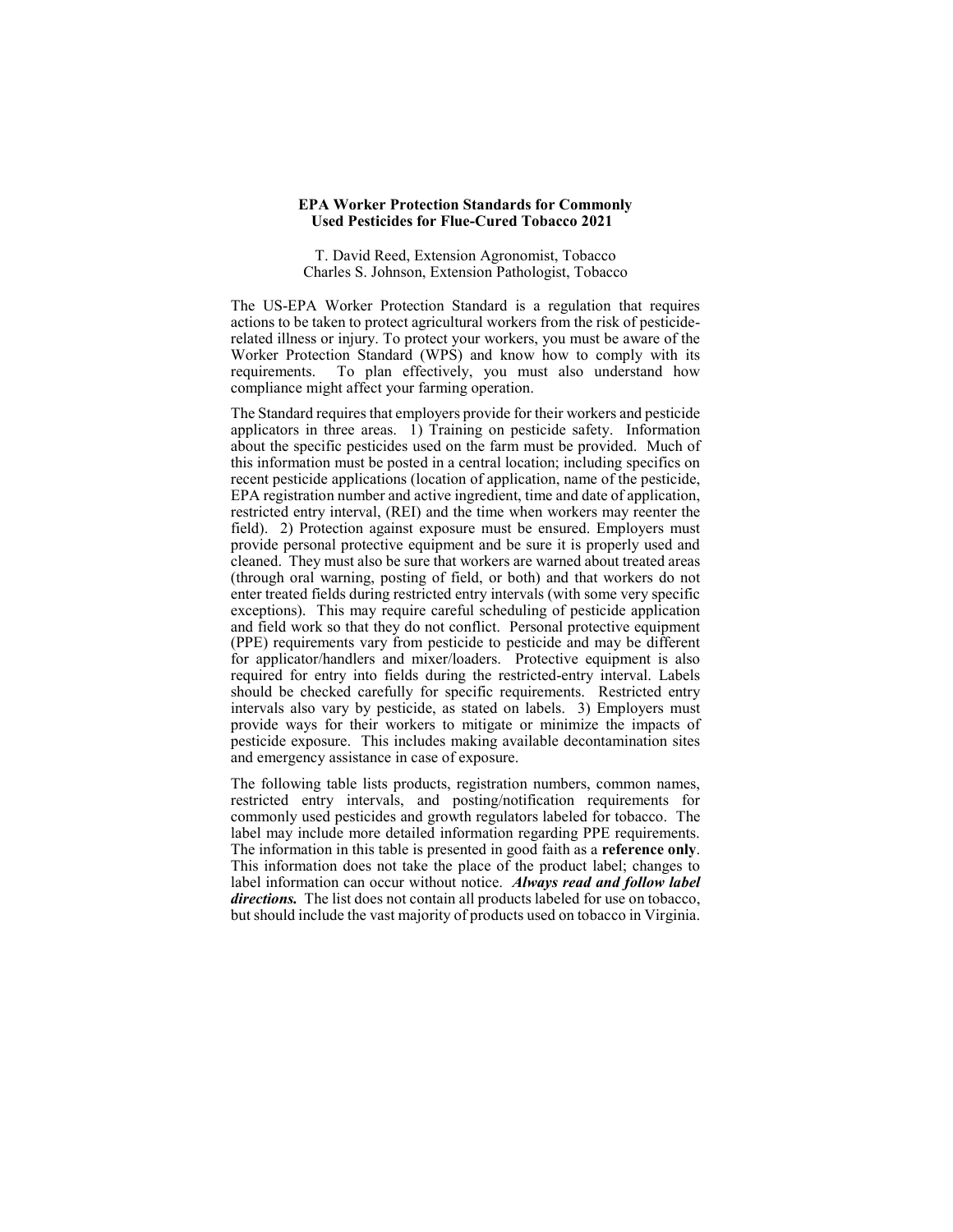| <b>DISCLAIMER:</b> | The following information and worker protection standards are presented in good faith for your reference. This           |
|--------------------|--------------------------------------------------------------------------------------------------------------------------|
|                    | information does not take the place of the product label; changes to product label information can occur without notice. |
|                    | Always read and follow label directions.                                                                                 |

| <b>Product Trade Name</b>                                                                                |         | Atways reau and jouow label atrections. |                                                                                                                                     |                                                                                                            |        |                                     |
|----------------------------------------------------------------------------------------------------------|---------|-----------------------------------------|-------------------------------------------------------------------------------------------------------------------------------------|------------------------------------------------------------------------------------------------------------|--------|-------------------------------------|
| (common name)<br>EPA Reg. No.                                                                            | Signal  | <b>Restricted</b><br>Entry<br>Interval  | Personal Protective Equipment (PPE) <sup>2</sup><br><b>Applicators and Other</b>                                                    | <b>To Enter Treated Area Within</b>                                                                        |        | Worker<br>Notification <sup>4</sup> |
| <b>Company Name</b>                                                                                      | Word    | $(REI)^1$                               | <b>Handlers</b>                                                                                                                     | REI <sup>3</sup>                                                                                           | Oral   | <b>Posted</b>                       |
| <b>Acephate 90 WDG</b><br>(acephate)<br>EPA Reg. No. 34704-1051<br><b>Loveland Products</b>              | Caution | 24 hrs.                                 | long-sleeved shirt and long pants;<br>waterproof gloves; shoes plus<br>socks; chemical resistant headgear<br>for overhead exposure  | coveralls; waterproof gloves;<br>shoes plus socks; chemical<br>resistant headgear for overhead<br>exposure | either | either                              |
| <b>Acephate 97UP</b><br>EPA Reg. No. 70506-8<br>UPL NA Inc.                                              |         |                                         |                                                                                                                                     |                                                                                                            |        |                                     |
| Actara<br>(thiamethoxam)<br>EPA Reg. No. 100-938<br>Syngenta Crop Protection                             | Caution | 12 hrs.                                 | long-sleeved shirt, waterproof<br>gloves, shoes plus socks                                                                          | coveralls, waterproof gloves,<br>shoes plus socks                                                          | either | either                              |
| Actigard $\mathbb{R}$ 50WG<br>(acibenzolar-S-methyl)<br>EPA Reg. No. 100-922<br>Syngenta Crop Protection | Caution | 12 hrs.                                 | long-sleeved shirt and long pants;<br>chemical-resistant gloves made of<br>any waterproof material; shoes<br>plus shoes             | coveralls, chemical-resistant<br>gloves made of any waterproof<br>material shoes plus socks                | either | either                              |
| <b>Admire®</b> Pro<br>(imidacloprid)<br>EPA Reg. No. 264-827<br>Bayer CropScience                        | Caution | 12 hrs.                                 | long-sleeved shirt and long<br>pants; waterproof gloves; shoes<br>plus socks                                                        | coveralls; waterproof gloves;<br>shoes plus socks                                                          | either | either                              |
| <b>Agree®</b><br>(Bacillus thuringiensis<br>var. aizawai strain)<br>EPA Reg. No. 70051-47<br>Certis USA  | Caution | 4 hrs.                                  | long-sleeved shirt and long<br>pants; waterproof gloves; shoes<br>plus socks; protective eyewear;<br>dust/mist filtering respirator | coveralls; waterproof gloves;<br>shoes plus socks; protective<br>eyewear                                   | either | either                              |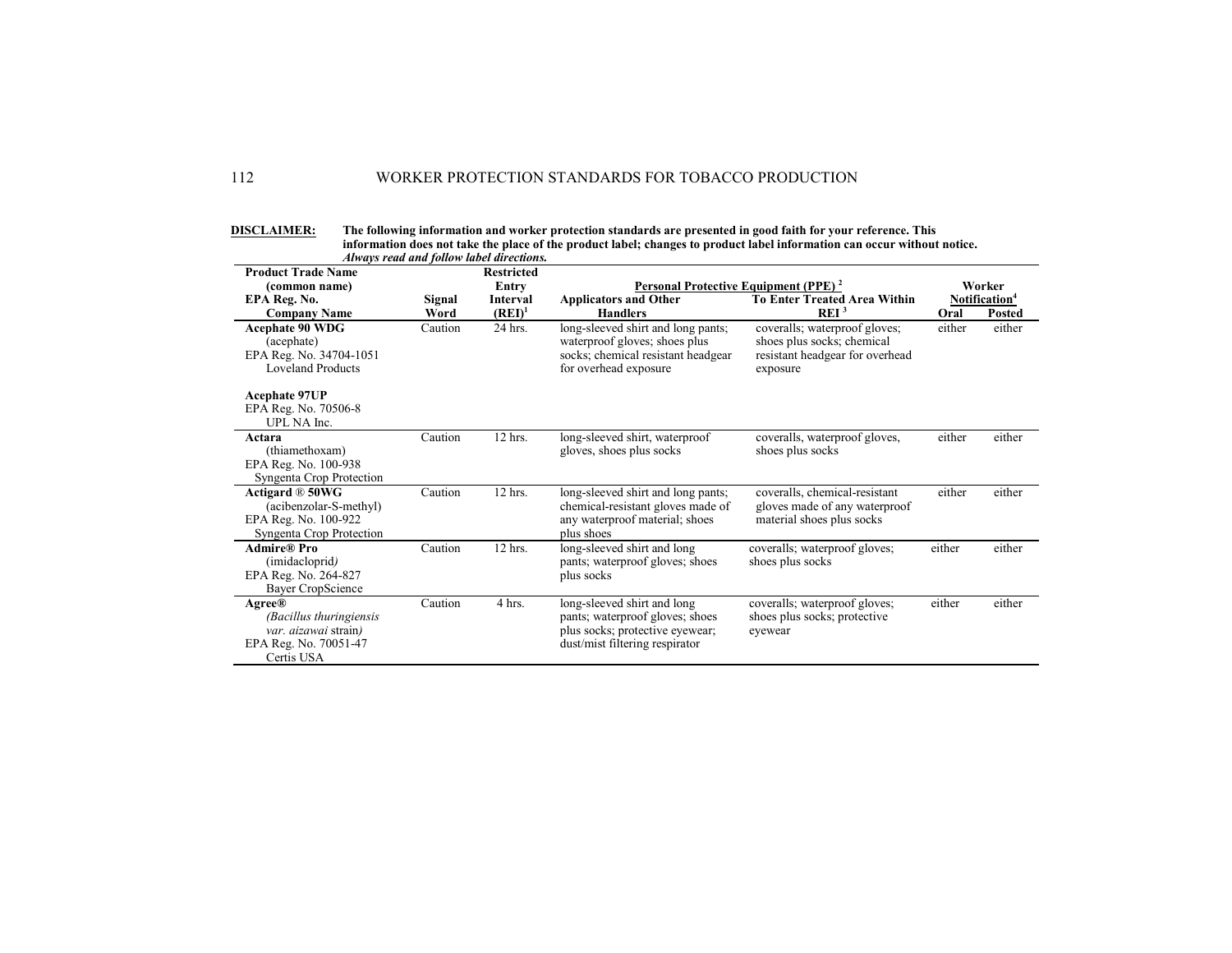| <b>Product Trade Name</b><br>(common name)                                               |                | <b>Restricted</b><br>Entry |                                                                                                                                                                                                                     | Personal Protective Equipment (PPE) <sup>2</sup>                                                                                                                |        | Worker                                     |
|------------------------------------------------------------------------------------------|----------------|----------------------------|---------------------------------------------------------------------------------------------------------------------------------------------------------------------------------------------------------------------|-----------------------------------------------------------------------------------------------------------------------------------------------------------------|--------|--------------------------------------------|
| EPA Reg. No.<br><b>Company Name</b>                                                      | Signal<br>Word | Interval<br>$(RE I)^1$     | <b>Applicators and Other</b><br><b>Handlers</b>                                                                                                                                                                     | <b>To Enter Treated Area Within</b><br>REI <sup>3</sup>                                                                                                         | Oral   | Notification <sup>4</sup><br><b>Posted</b> |
| Agri-Mycin 17<br>(streptomycin sulfate)<br>EPA Reg. No. 55146-96<br>Nufarm Americas Inc. | Caution        | 12 hrs.                    | long-sleeved shirt and long<br>pants; chemical-resistant gloves<br>made of any waterproof material;<br>shoes plus socks                                                                                             | coveralls over long-sleeved<br>shirt and long pants; chemical-<br>resistant gloves made of any<br>waterproof material; shoes and<br>chemical-resistant footwear | either | either                                     |
| Agri-Mycin 50<br>(streptomycin sulfate)<br>EPA Reg. No. 55146-98<br>Nufarm Americas Inc. | Caution        | $12$ hrs.                  | long-sleeved shirt and long<br>pants; chemical-resistant gloves<br>made of any waterproof material;<br>shoes plus socks; protective<br>eyewear; NIOSH-approved<br>particulate respirator with N, R,<br>or P filter. | coveralls over long-sleeved<br>shirt and long pants; chemical-<br>resistant gloves made of any<br>waterproof material; shoes and<br>socks; protective eyewear.  |        |                                            |
| $Aim$ $EC$<br>(carfentrazone)<br>EPA Reg. No. 279-3241<br><b>FMC</b> Corporation         | Caution        | 12 hrs.                    | long-sleeved shirt and long<br>pants; waterproof gloves; shoes<br>plus socks                                                                                                                                        | coveralls; waterproof gloves;<br>shoes plus socks                                                                                                               | either | either                                     |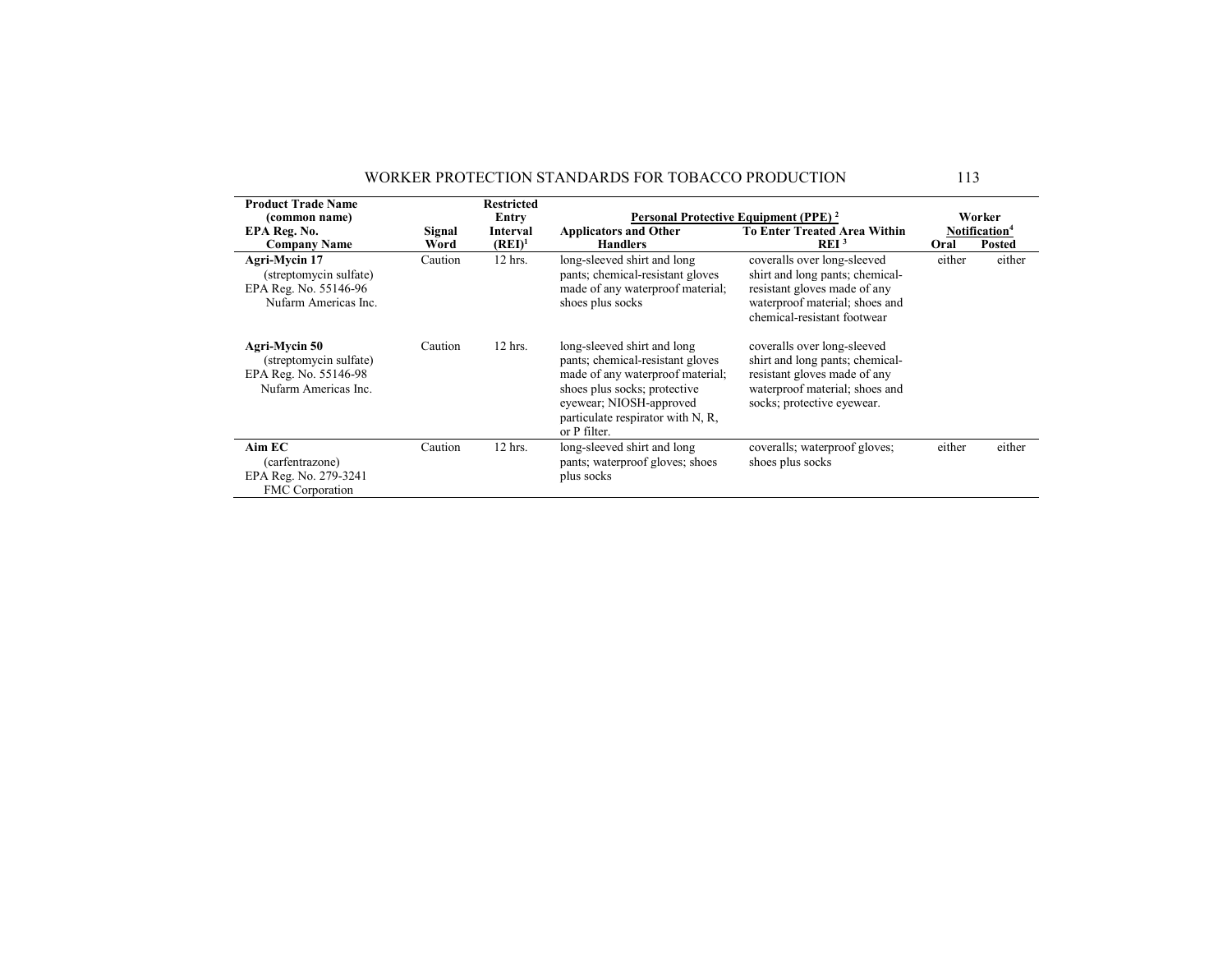| <b>Product Trade Name</b>    |         | <b>Restricted</b> |                                                             |                                                  |        |                           |
|------------------------------|---------|-------------------|-------------------------------------------------------------|--------------------------------------------------|--------|---------------------------|
| (common name)                |         | Entry             |                                                             | Personal Protective Equipment (PPE) <sup>2</sup> |        | Worker                    |
| EPA Reg. No.                 | Signal  | <b>Interval</b>   | <b>Applicators and Other</b>                                | <b>To Enter Treated Area Within</b>              |        | Notification <sup>4</sup> |
| <b>Company Name</b>          | Word    | $(REI)^1$         | <b>Handlers</b>                                             | REI <sup>3</sup>                                 | Oral   | <b>Posted</b>             |
| <b>Aliette WDG Fungicide</b> | Caution | 12 hrs.           | long-sleeved shirt & long pants;                            | coveralls, waterproof gloves,                    | either | either                    |
| (aluminum tris (o-           |         |                   | waterproof gloves, shoes plus                               | shoes plus socks; protective                     |        |                           |
| ethylphsophonate)            |         |                   | socks; protective eyewear                                   | eyewear                                          |        |                           |
| EPA Reg. No. 264-516         |         |                   |                                                             |                                                  |        |                           |
| Bayer CropScience            |         |                   |                                                             |                                                  |        |                           |
| Alias ® 2F                   | Caution | 12 hrs.           | long-sleeved shirt and long                                 | coveralls, chemical resistant                    | either | either                    |
| (imidacloprid)               |         |                   | pants, waterproof gloves, shoes                             | gloves and shoes plus socks                      |        |                           |
| EPA Reg. No. 66222-203       |         |                   | plus socks, and chemical                                    |                                                  |        |                           |
| <b>ADAMA</b>                 |         |                   | resistant headgear for overhead                             |                                                  |        |                           |
|                              |         |                   | exposure                                                    |                                                  |        |                           |
| Anarchy ® 30SG               | Caution | 12 hrs.           | long-sleeved shirt and long                                 | coveralls, chemical resistant                    | either | either                    |
| (acetamiprid)                |         |                   | pants, waterproof gloves, shoes                             | gloves and shoes plus socks                      |        |                           |
| EPA Reg. No. 34704-1098      |         |                   | plus socks, and chemical                                    |                                                  |        |                           |
| <b>Loveland Products</b>     |         |                   | resistant headgear for overhead<br>exposure                 |                                                  |        |                           |
| <b>Anarchy 70WP</b>          |         |                   |                                                             |                                                  |        |                           |
| EPA Reg. No. 34704-1096      |         |                   |                                                             |                                                  |        |                           |
| Assail ® 30SG                | Caution | 12 hrs.           | long-sleeved shirt and long                                 | coveralls, chemical resistant                    | either | either                    |
| EPA Reg. No. 8033-36-70506   |         |                   | pants, waterproof gloves, shoes<br>plus socks, and chemical | gloves and shoes plus socks                      |        |                           |
| Assail ® 70WP                |         |                   | resistant headgear for overhead                             |                                                  |        |                           |
| EPA Reg. No. 8033-23-70506   |         |                   | exposure                                                    |                                                  |        |                           |
| UPL NA Inc.                  |         |                   |                                                             |                                                  |        |                           |
| <b>Blackhawk</b>             | Caution | 4 hrs.            | long-sleeved shirt and long                                 | coveralls: chemical-resistant                    | either | either                    |
| (spinosad)                   |         |                   | pants; shoes plus socks;                                    | gloves; shoes plus socks                         |        |                           |
| EPA Reg. No. 62719-523       |         |                   | chemical-resistant gloves                                   |                                                  |        |                           |
| Dow AgroSciences             |         |                   |                                                             |                                                  |        |                           |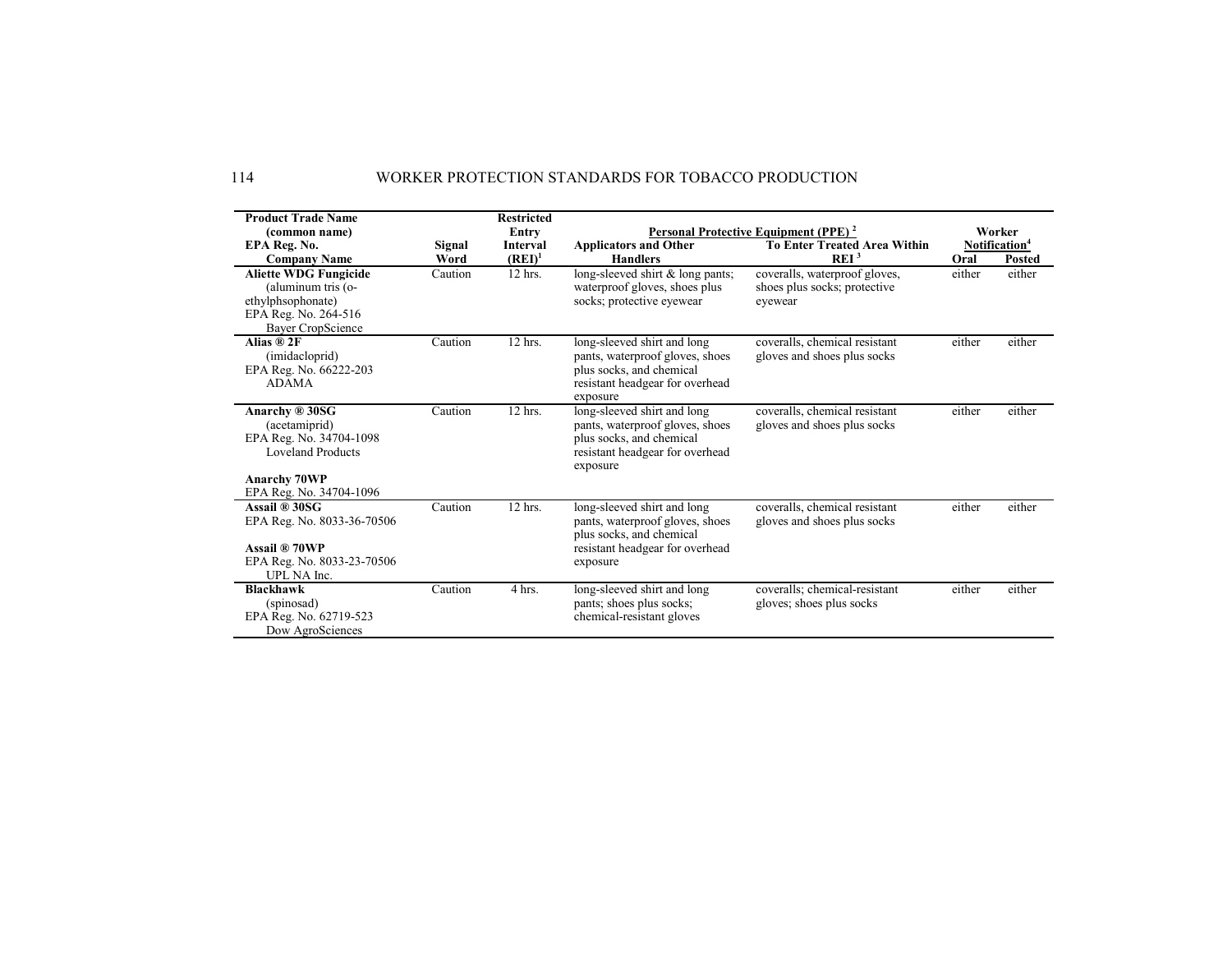| <b>Product Trade Name</b><br>(common name)                                                    |                | <b>Restricted</b><br>Entry |                                                                                                                                                                                                                                                              | Personal Protective Equipment (PPE) <sup>2</sup>                                                                                                                                                        |        | Worker                                     |
|-----------------------------------------------------------------------------------------------|----------------|----------------------------|--------------------------------------------------------------------------------------------------------------------------------------------------------------------------------------------------------------------------------------------------------------|---------------------------------------------------------------------------------------------------------------------------------------------------------------------------------------------------------|--------|--------------------------------------------|
| EPA Reg. No.<br><b>Company Name</b>                                                           | Signal<br>Word | Interval<br>$(REI)^1$      | <b>Applicators and Other</b><br><b>Handlers</b>                                                                                                                                                                                                              | <b>To Enter Treated Area Within</b><br>REI <sup>3</sup>                                                                                                                                                 | Oral   | Notification <sup>4</sup><br><b>Posted</b> |
| <b>Boll Buster®</b><br>(ethephon)<br>EPA Reg. No. 34704-856<br><b>Loveland Products</b>       | Danger         | 48 hrs.                    | coveralls over short-sleeved shirt<br>and short pants; waterproof<br>gloves; protective eyewear;<br>chemical resistant footwear plus<br>socks; chemical resistant<br>headgear for overhead exposures;<br>chemical resistant apron when<br>cleaning equipment | coveralls over short-sleeved<br>shirt and short pants;<br>waterproof gloves; protective<br>eyewear; chemical resistant<br>footwear plus socks; chemical<br>resistant headgear for<br>overhead exposures | yes    | yes                                        |
| <b>Brigadier</b><br>$(bifenthrin + imidacloprid)$<br>EPA Reg. No. 729-3332<br>FMC Corporation | Warning        | 12 hrs.                    | long-sleeved shirt and long<br>pants; shoes plus socks                                                                                                                                                                                                       | coveralls, chemical-resistant<br>gloves, such as Barrier<br>Laminate or Nitrile rubber or<br>Neoprene rubber or Vitron,<br>and shoes plus socks                                                         | either | either                                     |
| Capture LFR 1.5EC<br>(bifentrin)<br>EPA Reg. No. 279-3302<br><b>FMC</b> Corporation           | Warning        | 12 hrs.                    | long-sleeved shirt and long pants.<br>chemical-resistance gloves, such<br>as Barrier Laminate or Nitrile<br>rubber or Vitron and shoes plus<br>socks and protective eyewear                                                                                  | coveralls, chemical-resistant<br>gloves, such as Barrier<br>Laminate or Nitrile rubber or<br>Neoprene rubber or Vitron,<br>and shoes plus socks                                                         | either | either                                     |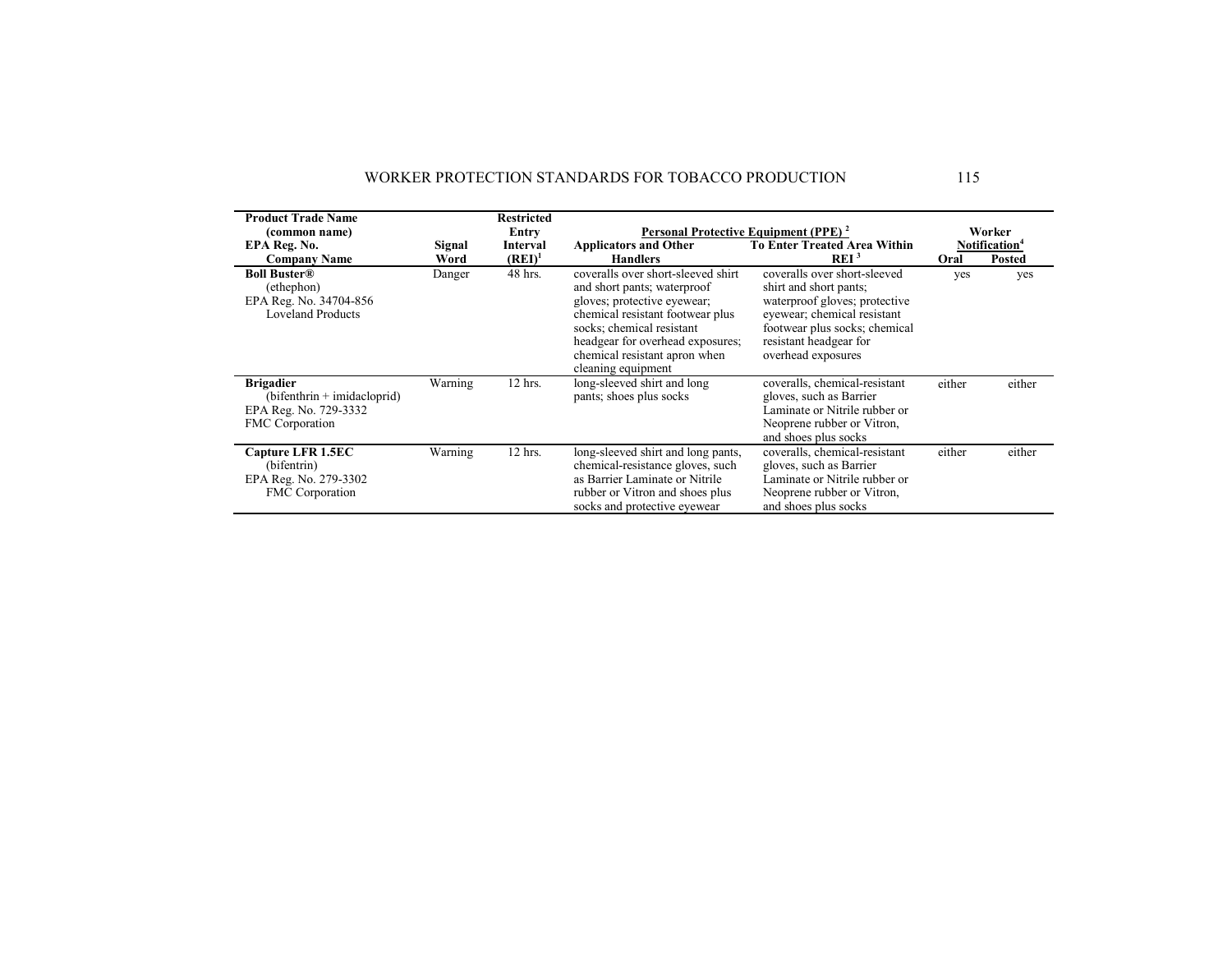| <b>Product Trade Name</b>                                                         |         | <b>Restricted</b> |                                                                                                                                                       |                                                                                                                                  |        |                           |
|-----------------------------------------------------------------------------------|---------|-------------------|-------------------------------------------------------------------------------------------------------------------------------------------------------|----------------------------------------------------------------------------------------------------------------------------------|--------|---------------------------|
| (common name)                                                                     |         | Entry             |                                                                                                                                                       | Personal Protective Equipment (PPE) <sup>2</sup>                                                                                 |        | Worker                    |
| EPA Reg. No.                                                                      | Signal  | Interval          | <b>Applicators and Other</b>                                                                                                                          | <b>To Enter Treated Area Within</b>                                                                                              |        | Notification <sup>4</sup> |
| <b>Company Name</b>                                                               | Word    | $(REI)^1$         | <b>Handlers</b>                                                                                                                                       | REI <sup>3</sup>                                                                                                                 | Oral   | <b>Posted</b>             |
| Command ® 3ME<br>EPA Reg. No. 279-3158<br>FMC Corporation                         | Caution | 12 hrs.           | long-sleeved shirt and long pants;<br>chemical-resistant gloves, such as<br>Barrier Laminate, Butyl or Nitrile<br>rubber, or Viton; shoes plus socks. | coveralls; chemical-resistant<br>gloves, such as Barrier Laminate,<br>Butyl or Nitrile rubber or Viton;<br>and shoes plus socks. | either | either                    |
| Coragen 1.67SC<br>(chlorantraniliprole)<br>EPA Reg. No. 352-729<br>DuPont         | None    | 4 hrs.            | long-sleeved shirt and long pants;<br>shoes plus socks                                                                                                | shirt, pants; and shoes                                                                                                          | either | either                    |
| Crymax@<br><i>(Bacillus thuringiensis)</i><br>EPA Reg. No. 70051-86<br>Certis USA | Caution | 4 hrs.            | long-sleeved shirt and long<br>pants; shoes plus socks; and<br>dust/mist filtering respirator                                                         | coveralls; waterproof gloves;<br>shoes plus socks; and protective<br>eyewear                                                     | either | either                    |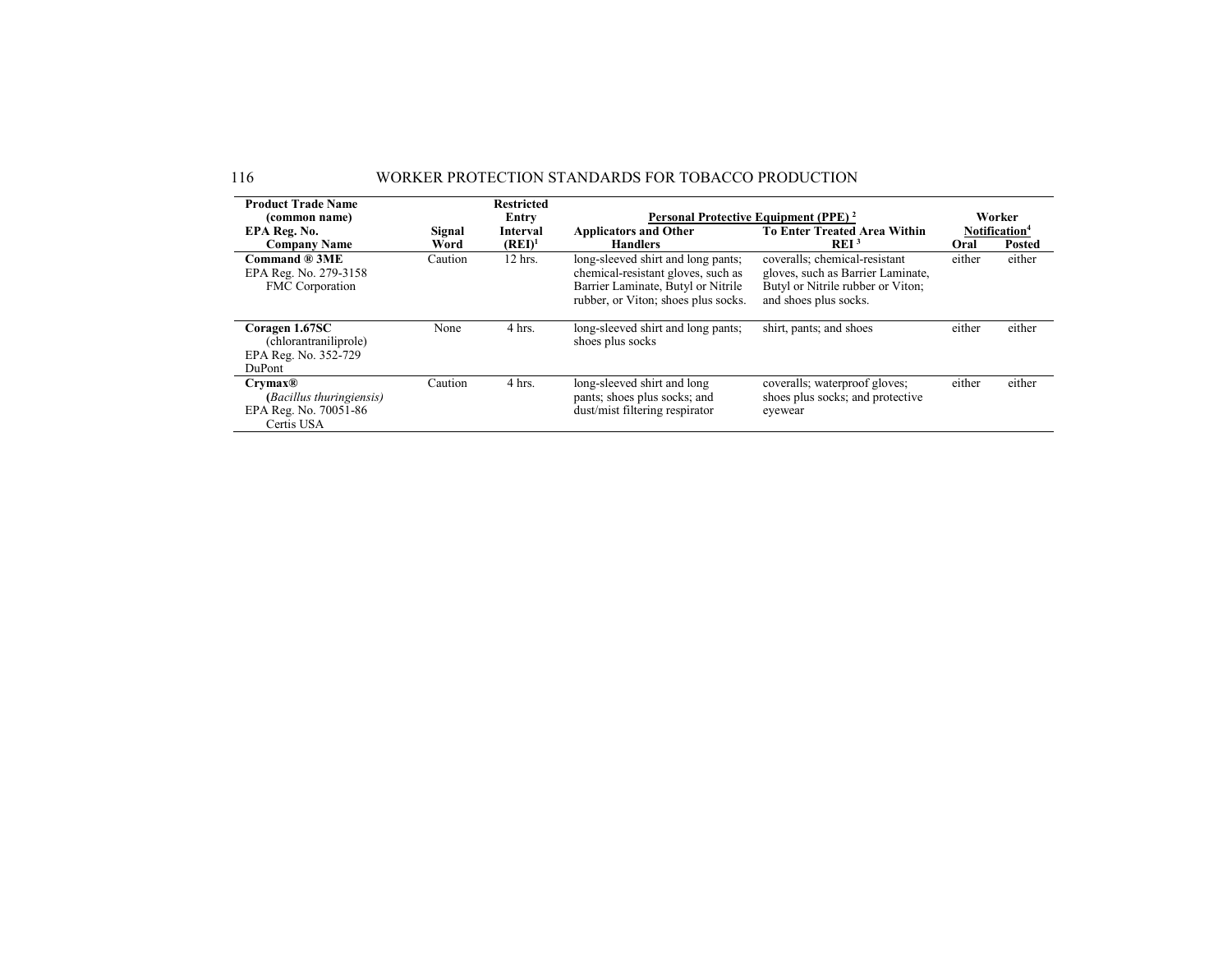| <b>Product Trade Name</b>                                                         |         | <b>Restricted</b> |                                                                                                                                                                                                                                       |                                                                                                                                 |        |                           |
|-----------------------------------------------------------------------------------|---------|-------------------|---------------------------------------------------------------------------------------------------------------------------------------------------------------------------------------------------------------------------------------|---------------------------------------------------------------------------------------------------------------------------------|--------|---------------------------|
| (common name)                                                                     |         | Entry             | Personal Protective Equipment (PPE) <sup>2</sup>                                                                                                                                                                                      |                                                                                                                                 |        | Worker                    |
| EPA Reg. No.                                                                      | Signal  | <b>Interval</b>   | <b>Applicators and Other</b>                                                                                                                                                                                                          | <b>To Enter Treated Area Within</b>                                                                                             |        | Notification <sup>4</sup> |
| <b>Company Name</b>                                                               | Word    | $(REI)^1$         | <b>Handlers</b>                                                                                                                                                                                                                       | REI <sup>3</sup>                                                                                                                | Oral   | <b>Posted</b>             |
| <b>Deadline Bullets</b><br>(metaldehyde)<br>EPA No. 5471-507<br>Amvac             | Caution | $12$ hrs.         | long-sleeved shirt and long pants;<br>shoes plus socks                                                                                                                                                                                | long-sleeved shirt; shoes plus<br>socks                                                                                         | either | either                    |
| Denim<br>(emamectin benzoate)<br>EPA Reg. No. 100-903<br>Syngenta Crop Protection | Danger  | 48 hrs.           | coveralls worn over long-sleeved<br>shirt and long pants, chemical-<br>resistant gloves, chemical-resistant<br>footwear plus socks, protective<br>eyewear, chemical-resistant apron<br>when cleaning equipment, mixing<br>or loading. | coveralls over long-sleeved<br>shirt and long pants, chemical-<br>resistant gloves, chemical-<br>resistant footwear plus socks. | either | either                    |
| <b>Devrinol 2-XT</b><br>(napropamide)<br>EPA Reg. No. 70506-301<br>UPL NA Inc.    | Danger  | 12 hrs.           | long-sleeved shirt and long pants;<br>chemical-resistant gloves; shoes<br>plus socks                                                                                                                                                  | coveralls; chemical-resistant<br>gloves made of any waterproof<br>material; shoes plus socks;<br>protective eye wear.           | Either | either                    |
| <b>Devrinol DF-XT</b><br>(napropamide)<br>EPA Reg. No. 70506-36<br>UPL NA Inc.    | Caution | 12 hrs.           | long-sleeved shirt and long pants;<br>chemical-resistant gloves, shoes<br>plus socks                                                                                                                                                  | coveralls; chemical-resistant<br>gloves made of any waterproof<br>material; shoes plus socks;<br>protective eye wear.           | either | either                    |
| Exirel<br>(cyantraniliprole)<br>EPA Reg No. 279-9615<br><b>FMC</b> Corporation    | Caution | 12 hrs.           | long-sleeved shirt and long pants;<br>chemical-resistant gloves, shoes<br>plus socks                                                                                                                                                  | coveralls; chemical-resistant<br>gloves made of any waterproof<br>material; shoes plus socks;<br>protective eye wear.           | either | either                    |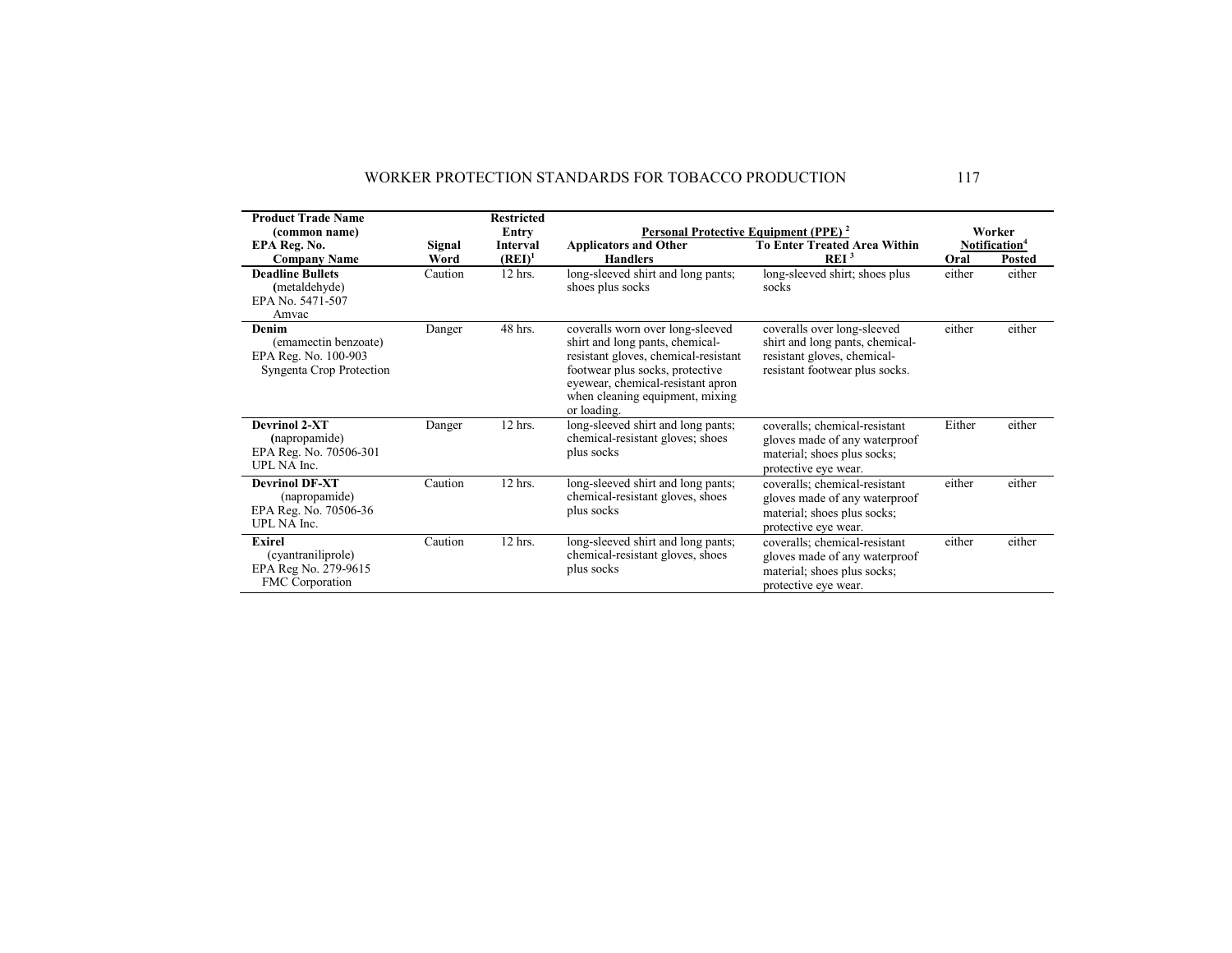| <b>Product Trade Name</b><br>(common name)                                                      |                | <b>Restricted</b><br>Entry | Personal Protective Equipment (PPE) <sup>2</sup>                                                                                                                                                                                                             |                                                                                                                                                                                                         |        | Worker                                     |
|-------------------------------------------------------------------------------------------------|----------------|----------------------------|--------------------------------------------------------------------------------------------------------------------------------------------------------------------------------------------------------------------------------------------------------------|---------------------------------------------------------------------------------------------------------------------------------------------------------------------------------------------------------|--------|--------------------------------------------|
| EPA Reg. No.<br><b>Company Name</b>                                                             | Signal<br>Word | Interval<br>$(REI)^1$      | <b>Applicators and Other</b><br><b>Handlers</b>                                                                                                                                                                                                              | <b>To Enter Treated Area Within</b><br>REI <sup>3</sup>                                                                                                                                                 | Oral   | Notification <sup>4</sup><br><b>Posted</b> |
| Dipel® DF<br>(Bacillus thuringiensis)<br>EPA Reg. No. 73049-39<br>Valent                        | Caution        | $\overline{4}$ hrs.        | long-sleeved shirt and long pants;<br>waterproof gloves; shoes plus<br>socks; dust/mist filtering respirator                                                                                                                                                 | coveralls; waterproof gloves;<br>shoes plus socks                                                                                                                                                       | either | either                                     |
| Dipel® ES<br>EPA Reg. No. 73049-17                                                              |                |                            |                                                                                                                                                                                                                                                              |                                                                                                                                                                                                         |        |                                            |
| Dipel 10G<br>EPA Reg. No. 73049-14                                                              |                |                            |                                                                                                                                                                                                                                                              |                                                                                                                                                                                                         |        |                                            |
| <b>Drexalin Plus</b><br>(flumetralin)<br>EPA Reg. No. 19713-510<br>Drexel Chemical              | Caution        | 24 hrs.                    | long-sleeved shirt and long pants;<br>socks, shoes, and chemical-<br>resistant gloves made of any<br>waterproof material such as Viton<br>or barrier laminate and chemical-<br>resistant apron when cleaning<br>equipment, mixing or loading                 | long-sleeved shirt and long<br>pants, socks; shoes, and<br>chemical-resistant gloves<br>made of any waterproof<br>material, chemical-resistant<br>headgear for overhead<br>exposure                     | either | either                                     |
| <b>Ethephon 6</b><br>(ethephon)<br>EPA Reg. No. 66330-250<br>UPL NA Inc.                        | Danger         | 48 hrs.                    | coveralls over short-sleeved shirt<br>and short pants; waterproof<br>gloves; protective eyewear;<br>chemical resistant footwear plus<br>socks; chemical resistant headgear<br>for overhead exposures; chemical<br>resistant apron when cleaning<br>equipment | coveralls over short-sleeved<br>shirt and short pants;<br>waterproof gloves; protective<br>eyewear; chemical resistant<br>footwear plus socks; chemical<br>resistant headgear for<br>overhead exposures | yes    | yes                                        |
| Fair 85 <sup>®</sup><br>$(C6 - C12$ fatty<br>alcohols)<br>EPA Reg. No. 51873-7<br>Fair Products | Warning        | 24 hrs.                    | long-sleeved shirt and long pants;<br>chemical resistant gloves such as<br>Barrier Laminate or butyl rubber<br>or nitrile rubber or neoprene or<br>polyvinyl chloride or Viton; shoes<br>plus socks; protective eyewear                                      | coveralls; chemical resistant<br>gloves such as Barrier<br>Laminate or butyl rubber or<br>nitrile rubber or neoprene or<br>polyvinyl chloride or Viton;<br>shoes plus socks; protective<br>eyewear      | either | either                                     |
| <b>Fair Plus®</b><br>(maleic hydrazide)<br>EPA Reg. No. 51873-2<br>Fair Products                | Caution        | $12$ hrs.                  | long-sleeved shirt and long pants;<br>waterproof gloves; shoes plus<br>socks; protective eyewear                                                                                                                                                             | coveralls; waterproof gloves;<br>shoes plus socks; protective<br>eyewear                                                                                                                                | either | either                                     |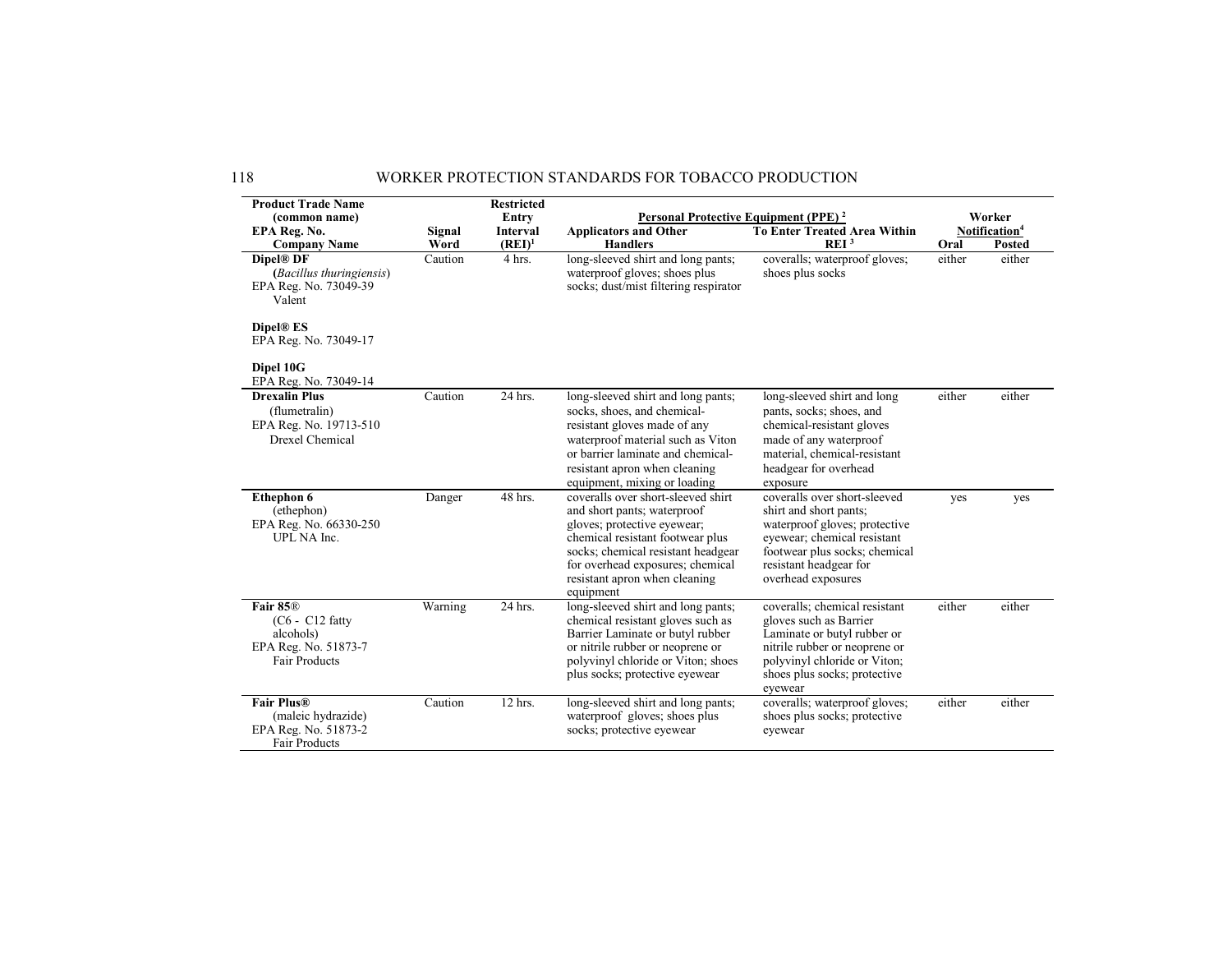| <b>Product Trade Name</b>                                                                  |         | <b>Restricted</b> |                                                                                                                                                                                                           |                                                                                                                                                                                                                                  |        |                           |
|--------------------------------------------------------------------------------------------|---------|-------------------|-----------------------------------------------------------------------------------------------------------------------------------------------------------------------------------------------------------|----------------------------------------------------------------------------------------------------------------------------------------------------------------------------------------------------------------------------------|--------|---------------------------|
| (common name)                                                                              |         | Entry             |                                                                                                                                                                                                           | Personal Protective Equipment (PPE) <sup>2</sup>                                                                                                                                                                                 |        | Worker                    |
| EPA Reg. No.                                                                               | Signal  | Interval          | <b>Applicators and Other</b>                                                                                                                                                                              | <b>To Enter Treated Area Within</b>                                                                                                                                                                                              |        | Notification <sup>4</sup> |
| <b>Company Name</b>                                                                        | Word    | $(REI)^1$         | <b>Handlers</b>                                                                                                                                                                                           | REI <sup>3</sup>                                                                                                                                                                                                                 | Oral   | <b>Posted</b>             |
| <b>FireWall 17 WP</b><br>(streptomycin sulfate)<br>EPA Reg. No. 80990-4<br>AgroSource Inc. | Caution | 12 hrs.           | long-sleeved shirt and long pants;<br>chemical-resistant gloves made of<br>any waterproof material; shoes<br>plus socks; MSHA/NIOSH<br>approved dust/mist respirator with<br>any R, P, or HE filter       | coveralls over long-sleeved<br>shirt and long pants; chemical-<br>resistant gloves made of any<br>waterproof material; shoes plus<br>socks                                                                                       | either | either                    |
| FluPro<br>(flumetralin)<br>EPA Reg. No. 400-600<br>UPL NA Inc.                             | Warning | 24 hrs.           | long-sleeved shirt and long pants;<br>chemical-resistant gloves made of<br>any waterproof material such as<br>nitrile, butyl, neoprene, or barrier<br>laminate; chemical resistant<br>footwear plus socks | long-sleeved shirt and long<br>pants; chemical-resistant gloves<br>made of any waterproof<br>material such as nitrile, butyl,<br>neoprene, or barrier laminate;<br>chemical resistant footwear plus<br>socks; protective eyewear | either | either                    |
| Forum<br>(dimethomorph)<br>EPA Reg. No. 241-427<br><b>BASF</b> Ag Products                 | Caution | 12 hrs.           | long-sleeved shirt and long pants;<br>chemical-resistant gloves; shoes<br>plus socks                                                                                                                      | long-sleeved shirt and long<br>pants; chemical-resistant<br>gloves; shoes plus socks                                                                                                                                             | either | either                    |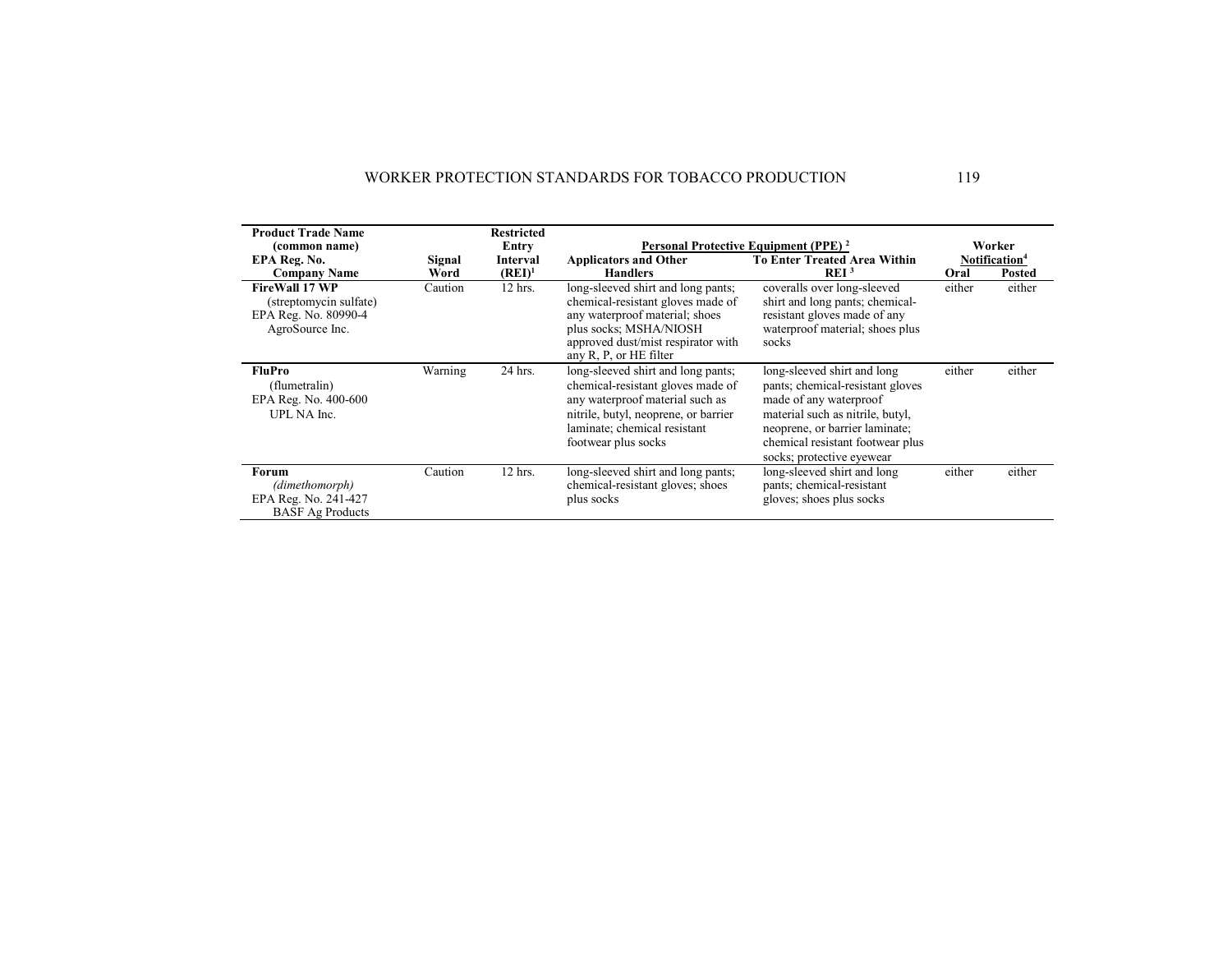| <b>Product Trade Name</b>                                                                                      |         | <b>Restricted</b> |                                                                                                                                                                                                                            |                                                                                                                                                                                                 |        |                           |
|----------------------------------------------------------------------------------------------------------------|---------|-------------------|----------------------------------------------------------------------------------------------------------------------------------------------------------------------------------------------------------------------------|-------------------------------------------------------------------------------------------------------------------------------------------------------------------------------------------------|--------|---------------------------|
| (common name)                                                                                                  |         | Entry             | Personal Protective Equipment (PPE) <sup>2</sup>                                                                                                                                                                           |                                                                                                                                                                                                 |        | Worker                    |
| EPA Reg. No.                                                                                                   | Signal  | <b>Interval</b>   | <b>Applicators and Other</b>                                                                                                                                                                                               | <b>To Enter Treated Area Within</b>                                                                                                                                                             |        | Notification <sup>4</sup> |
| <b>Company Name</b>                                                                                            | Word    | $(REI)^1$         | <b>Handlers</b>                                                                                                                                                                                                            | REI <sup>3</sup>                                                                                                                                                                                | Oral   | <b>Posted</b>             |
| $\text{FST-}7\text{R}$<br>(C10 fatty alcohol and<br>maleic hydrazide)<br>EPA Reg. No. 51873-6<br>Fair Products | Danger  | 24 hrs.           | long-sleeved shirt and long<br>pants; chemical resistant gloves<br>such as Barrier Laminate or butyl<br>rubber or nitrile rubber or<br>neoprene or polyvinyl chloride or<br>Viton; shoes plus socks;<br>protective eyewear | coveralls; chemical resistant<br>gloves such as Barrier Laminate<br>or butyl rubber or nitrile rubber<br>or neoprene or polyvinyl<br>chloride or Viton; shoes plus<br>socks; protective eyewear | either | either                    |
| <b>Fulfill® 50WDG</b><br>(pymetrozine)<br>EPA Reg. No. 100-912<br>Syngenta Crop Protection                     | Caution | $12$ hrs.         | coveralls; chemical-resistant<br>waterproof gloves, shoes plus<br>socks                                                                                                                                                    | coveralls; chemical-resistant<br>gloves waterproof, shoes plus<br>socks                                                                                                                         | either | either                    |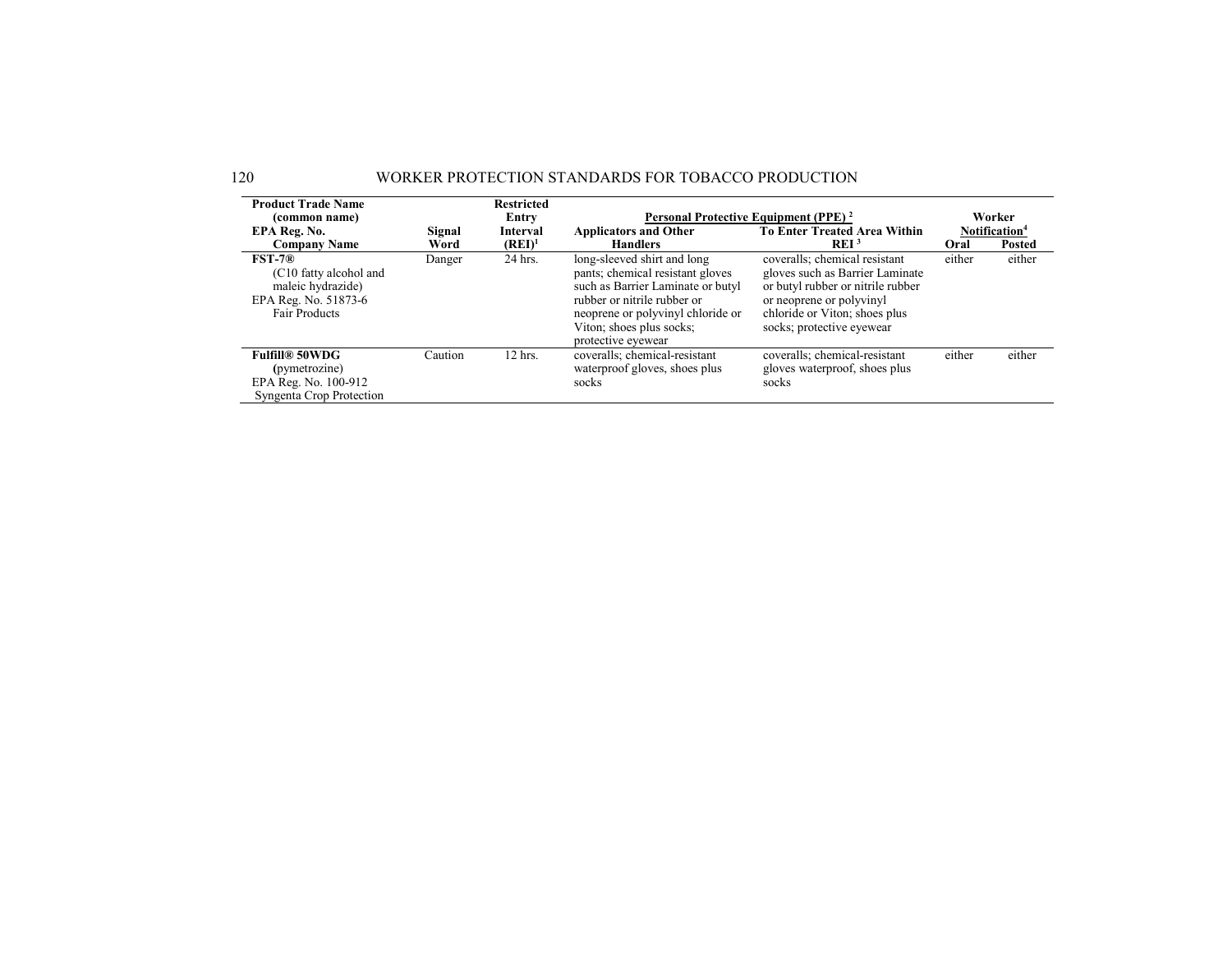| <b>Product Trade Name</b><br>(common name)                                                                                                              |                | <b>Restricted</b><br>Entry   | Personal Protective Equipment (PPE) <sup>2</sup>                                                                                                                                                                                                                                   |                                                                                                                                                                                     |        | Worker                                     |
|---------------------------------------------------------------------------------------------------------------------------------------------------------|----------------|------------------------------|------------------------------------------------------------------------------------------------------------------------------------------------------------------------------------------------------------------------------------------------------------------------------------|-------------------------------------------------------------------------------------------------------------------------------------------------------------------------------------|--------|--------------------------------------------|
| EPA Reg. No.<br><b>Company Name</b>                                                                                                                     | Signal<br>Word | <b>Interval</b><br>$(REI)^1$ | <b>Applicators and Other</b><br><b>Handlers</b>                                                                                                                                                                                                                                    | <b>To Enter Treated Area Within</b><br>REI <sup>3</sup>                                                                                                                             | Oral   | Notification <sup>4</sup><br><b>Posted</b> |
| Leven- $38@$<br>(C10 fatty alcohol and<br>maleic hydrazide)<br>EPA Reg. No. 19713-105<br>Drexel                                                         | Danger         | 24 hrs.                      | coveralls over short-sleeved shirt<br>and short pants; waterproof gloves;<br>chemical-resistant footwear plus<br>socks; protective eyewear;<br>chemical-resistant headgear for<br>overhead exposure; chemical-<br>resistant apron when cleaning<br>equipment, mixing or loading    | coveralls over short-sleeved<br>shirt and short pants;<br>chemical-resistant footwear<br>plus socks; protective<br>eyewear, chemical-resistant<br>headgear for overhead<br>exposure | either | either                                     |
| Lorsban® 4E<br>(chlorpyrifos)<br>EPA Reg. No. 62719-220<br><b>Lorsban Advanced</b><br>(chlorpyrifos)<br>EPA Reg. No. 62719-591<br>Dow AgroSciences, LLC | Warning        | 24 hrs.                      | long-sleeved shirt and long pants;<br>chemical resistant gloves; chemical<br>resistant footwear plus socks,<br>chemical resistant headgear for<br>overhead exposure, a NIOSH<br>approved dust-mist filtering<br>respirator or NIOSH approved<br>respirator with R, P, or HE filter | coveralls; waterproof and<br>chemical-resistant gloves;<br>chemical resistant footwear<br>and chemical resistant<br>headgear for overhead<br>exposure                               | yes    | yes                                        |
| MetaStar 2E<br>(metalaxyl)<br>EPA Reg. 71532-91026<br>AgBiome Innovations.                                                                              | Warning        | 48 hrs.                      | long-sleeved shirt & long pants;<br>chemical resistant gloves, shoes<br>plus socks; protective eyewear                                                                                                                                                                             | coveralls; chemical-resistant<br>gloves; shoes plus socks;<br>protective eyewear                                                                                                    | either | either                                     |
| <b>Nimitz</b><br>(fluensulfone)<br>EPA Reg. No. 66222-243<br><b>ADAMA</b>                                                                               | Caution        | 24 hrs.                      | long-sleeved shirt and long pants;<br>chemical-resistant gloves such as<br>barrier laminate or Viton >14 mils;<br>shoes plus socks                                                                                                                                                 | Not specified on label                                                                                                                                                              | either | either                                     |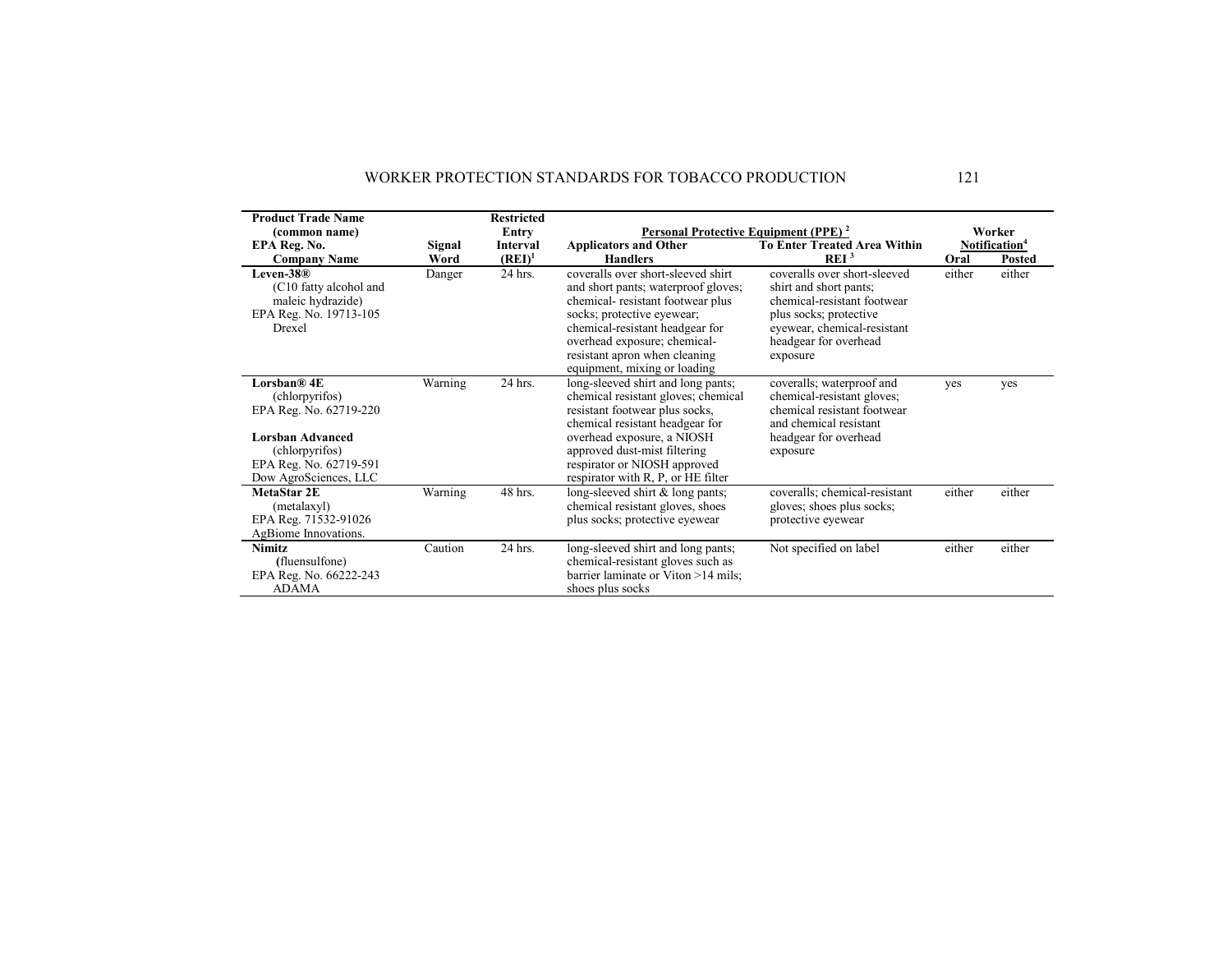| <b>Product Trade Name</b><br>(common name)                                                           |                | <b>Restricted</b><br>Entry   | Personal Protective Equipment (PPE) <sup>2</sup>                                                 |                                                                                   |        | Worker                                     |
|------------------------------------------------------------------------------------------------------|----------------|------------------------------|--------------------------------------------------------------------------------------------------|-----------------------------------------------------------------------------------|--------|--------------------------------------------|
| EPA Reg. No.<br><b>Company Name</b>                                                                  | Signal<br>Word | <b>Interval</b><br>$(REI)^1$ | <b>Applicators and Other</b><br><b>Handlers</b>                                                  | <b>To Enter Treated Area Within</b><br>REI <sup>3</sup>                           | Oral   | Notification <sup>4</sup><br><b>Posted</b> |
| Nuprid 2SC<br>(imidacloprid)<br>EPA Reg. No. 228-572<br>Nufarm Americas, Inc.                        | Caution        | 12 hrs.                      | long-sleeved shirt and long pants;<br>waterproof gloves; shoes plus socks                        | coveralls; waterproof gloves;<br>shoes plus socks                                 | either | either                                     |
| Nuprid 4.6 Pro<br>EPA Reg. No. 228-527                                                               |                |                              |                                                                                                  |                                                                                   |        |                                            |
| <b>Off-Shoot T®</b><br>(C8-C12 fatty alcohols)<br>EPA Reg. No. 400-542<br>UPL NA Inc.                | Danger         | 24 hrs.                      | long-sleeved shirt and long pants;<br>waterproof gloves; shoes plus<br>socks; protective eyewear | coveralls; waterproof gloves;<br>shoes plus socks; protective<br>eyewear          | either | either                                     |
| <b>Orondis Gold 200</b><br>(oxathiapiprolin)<br>EPA Reg. No. 100-1571<br>Syngenta Crop Protection    | Caution        | 4 hrs.                       | Long-sleeved shirt and long pants;<br>shoes and socks.                                           | Coveralls; shoes and socks.                                                       | either | either                                     |
| <b>Orondis Gold Premix</b><br>(oxathiapiprolin)<br>EPA Reg. No. 100-1614<br>Syngenta Crop Protection | Danger         | 48 hrs.                      | Protective eyewear, coveralls; shoes<br>and socks, chemical-resistant<br>gloves.                 | Protective eyewear, coveralls;<br>shoes and socks, chemical-<br>resistant gloves. | either | either                                     |
| Orondis Ultra A<br>(oxathiapiprolin)<br>EPA Reg. No. 100-1572<br>Syngenta Crop Protection            | Caution        | 4 hrs.                       | Long-sleeved shirt and long pants;<br>chemical-resistant gloves; shoes<br>plus socks.            | Coveralls; chemical-resistant<br>gloves; shoes and socks.                         | either | either                                     |
| <b>Orondis Gold B</b><br>(mefenoxam)<br>EPA Reg. No. 100-1202<br>Syngenta Crop Protection            | Caution        | $0$ hrs.                     | Long-sleeved shirt and long pants;<br>chemical-resistant gloves; shoes<br>plus socks.            | Coveralls; chemical-resistant<br>gloves; shoes and socks.                         | either | either                                     |
| <b>Orondis Ultra B</b><br>(mandipropamid)<br>EPA Reg. No. 100-1254<br>Syngenta Crop Protection       | Caution        | 4 hrs.                       | Long-sleeved shirt and long pants;<br>shoes and socks.                                           | Coveralls: chemical-resistant<br>gloves; shoes and socks.                         | either | either                                     |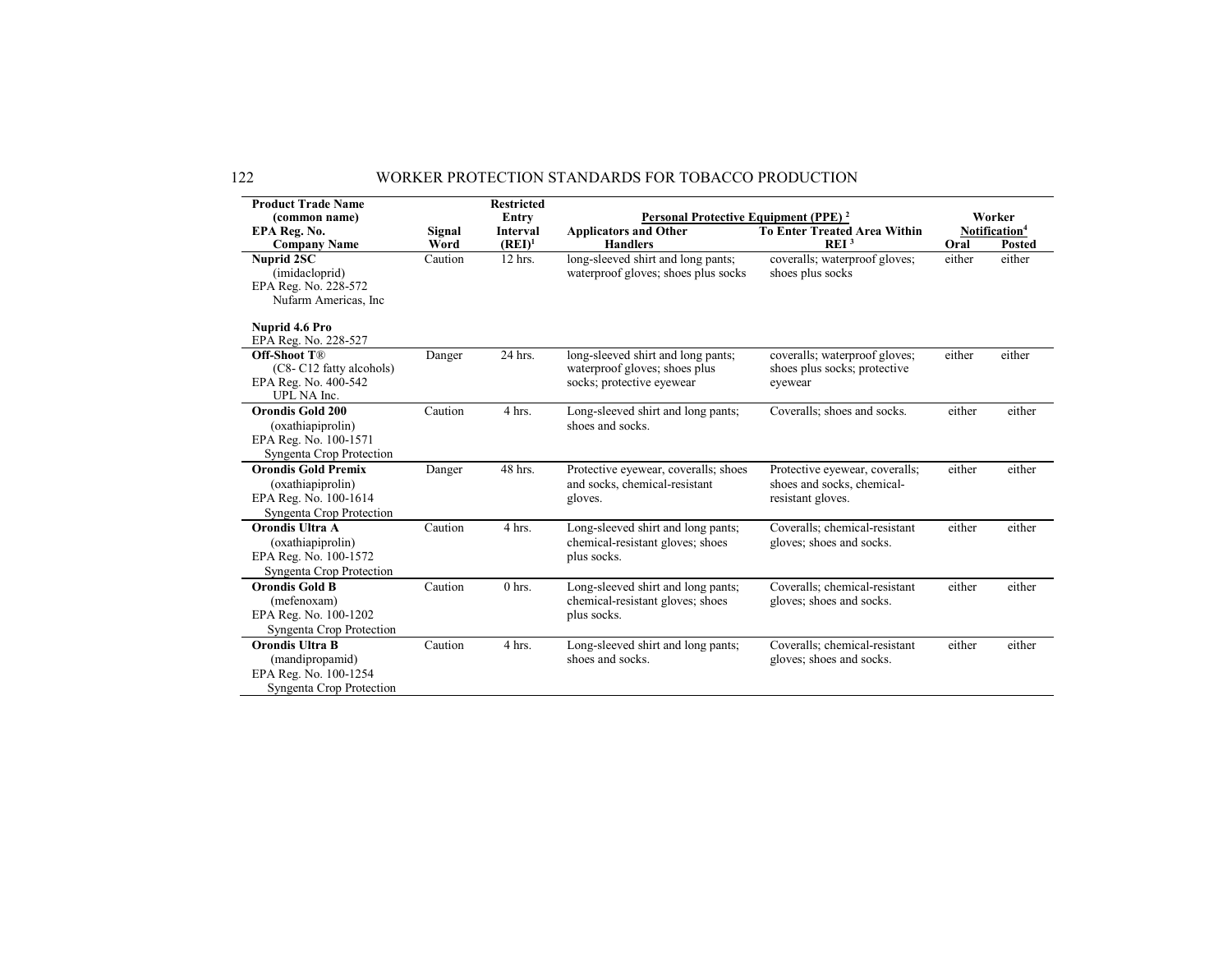| <b>Product Trade Name</b><br>(common name)<br>EPA Reg. No.                                           | Signal  | <b>Restricted</b><br>Entry<br><b>Interval</b>         | Personal Protective Equipment (PPE) <sup>2</sup><br><b>Applicators and Other</b>                                                                                                                                                                                       | <b>To Enter Treated Area Within</b>                                                                        |        | Worker<br>Notification <sup>4</sup> |
|------------------------------------------------------------------------------------------------------|---------|-------------------------------------------------------|------------------------------------------------------------------------------------------------------------------------------------------------------------------------------------------------------------------------------------------------------------------------|------------------------------------------------------------------------------------------------------------|--------|-------------------------------------|
| <b>Company Name</b>                                                                                  | Word    | $(REI)^1$                                             | <b>Handlers</b>                                                                                                                                                                                                                                                        | REI <sup>3</sup>                                                                                           | Oral   | <b>Posted</b>                       |
| Orthene® 75S<br>(acephate)<br>EPA Reg. No. 59639-26                                                  | Caution | 24 hrs.                                               | long-sleeved shirt and long pants;<br>waterproof gloves; shoes plus socks;<br>chemical resistant headgear for<br>overhead exposure                                                                                                                                     | coveralls; waterproof gloves;<br>shoes plus socks; chemical<br>resistant headgear for<br>overhead exposure | either | either                              |
| Orthene ® 97<br>EPA Reg. No. 5481-8978<br><b>AMVAC</b> Chemical Corp                                 |         |                                                       |                                                                                                                                                                                                                                                                        |                                                                                                            |        |                                     |
| Pasada ® 1.6 F<br>(imidacloprid)<br>EPA Reg. No. 66222-228<br><b>ADAMA</b>                           | Caution | 12 hrs.                                               | long-sleeved shirt and long pants,<br>waterproof gloves; shoes plus socks                                                                                                                                                                                              | coveralls; waterproof gloves;<br>shoes plus socks                                                          | either | either                              |
| <b>Pic Plus</b><br>(chloropicrin)<br>EPA Reg. No. 8853-6<br>Triest Ag Group Inc                      | Danger  | 48 hrs.<br>and gas<br>conc. less<br>than<br>$0.1$ ppm | coveralls or loose-fitting or well<br>ventilated long-sleeved shirt and long<br>pants; shoes and socks; full-face<br>shield or safety glasses with brow<br>and temple shields (Do Not wear<br>goggles); full-face respirator when<br>air concentration exceeds 0.1 ppm | non-handlers prohibited                                                                                    | yes    | yes                                 |
| Platinum ® 2SC<br>(thiamethoxam)<br>EPA Reg. No. 100-939<br>Platinum ® 75SG<br>EPA Reg. No. 100-1291 | Caution | 12 hrs.                                               | long-sleeved shirt, waterproof gloves,<br>shoes plus socks                                                                                                                                                                                                             | coveralls, shirt, waterproof,<br>gloves, shoes plus socks                                                  | yes    | yes                                 |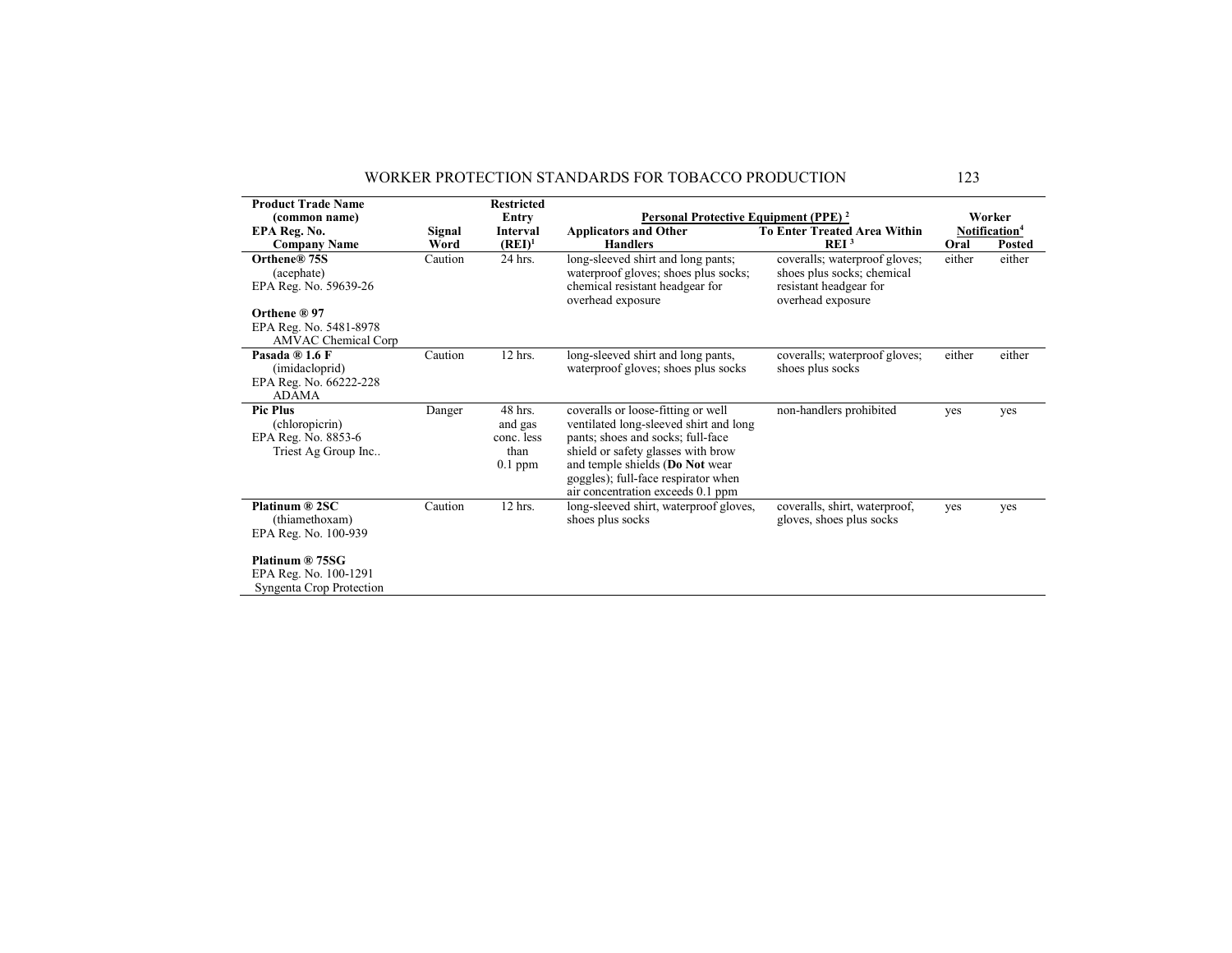| <b>Product Trade Name</b><br>(common name)<br>EPA Reg. No.                                                   | Signal  | <b>Restricted</b><br>Entry<br>Interval | <b>Applicators and Other</b>                                                                                                                                                                                                                                                                                            | Personal Protective Equipment (PPE) <sup>2</sup><br><b>To Enter Treated Area Within</b>                                                                                                                                       | Worker<br>Notification <sup>4</sup> |               |
|--------------------------------------------------------------------------------------------------------------|---------|----------------------------------------|-------------------------------------------------------------------------------------------------------------------------------------------------------------------------------------------------------------------------------------------------------------------------------------------------------------------------|-------------------------------------------------------------------------------------------------------------------------------------------------------------------------------------------------------------------------------|-------------------------------------|---------------|
| <b>Company Name</b>                                                                                          | Word    | $(REI)^1$                              | <b>Handlers</b>                                                                                                                                                                                                                                                                                                         | REI <sup>3</sup>                                                                                                                                                                                                              | Oral                                | <b>Posted</b> |
| <b>Plucker-Plus</b><br>C8 and C10 fatty alcohols<br>Flumetralin<br>EPA Reg. no. 19713-649<br>Drexel Chemical | Caution | 24 hrs.                                | long-sleeved shirt and long<br>pants, socks; shoes, and<br>chemical-resistant gloves made<br>of any waterproof material such<br>as barrier laminate or viton,,<br>chemical-resistant chemical-<br>resistant headgear for overhead<br>exposure, chemical resistant<br>apron for cleaning equipment,<br>mixing or loading | coveralls over short-sleeved shirt<br>and short pants, protective<br>eyewear, chemical-resistant<br>gloves made of any waterproof<br>material, socks, chemical-<br>resistant footwear,                                        | either                              | either        |
| <b>Poast®</b><br>(sethoxydim)<br>EPA Reg. No.<br>7969-58<br><b>BASF</b> Ag Products                          | Warning | 12 hrs.                                | coveralls over short-sleeved<br>shirt and short pants; chemical<br>resistant gloves $\geq$ 14 mils:<br>chemical resistant footwear plus<br>socks; protective eyewear;<br>chemical resistant headgear for<br>overhead exposure; chemical-<br>resistant apron when cleaning<br>equipment, mixing and loading              | coveralls over short-sleeved shirt<br>and short pants; chemical<br>resistant gloves $\geq$ 14 mils;<br>chemical resistant footwear plus<br>socks; protective eyewear;<br>chemical resistant headgear for<br>overhead exposure | either                              | either        |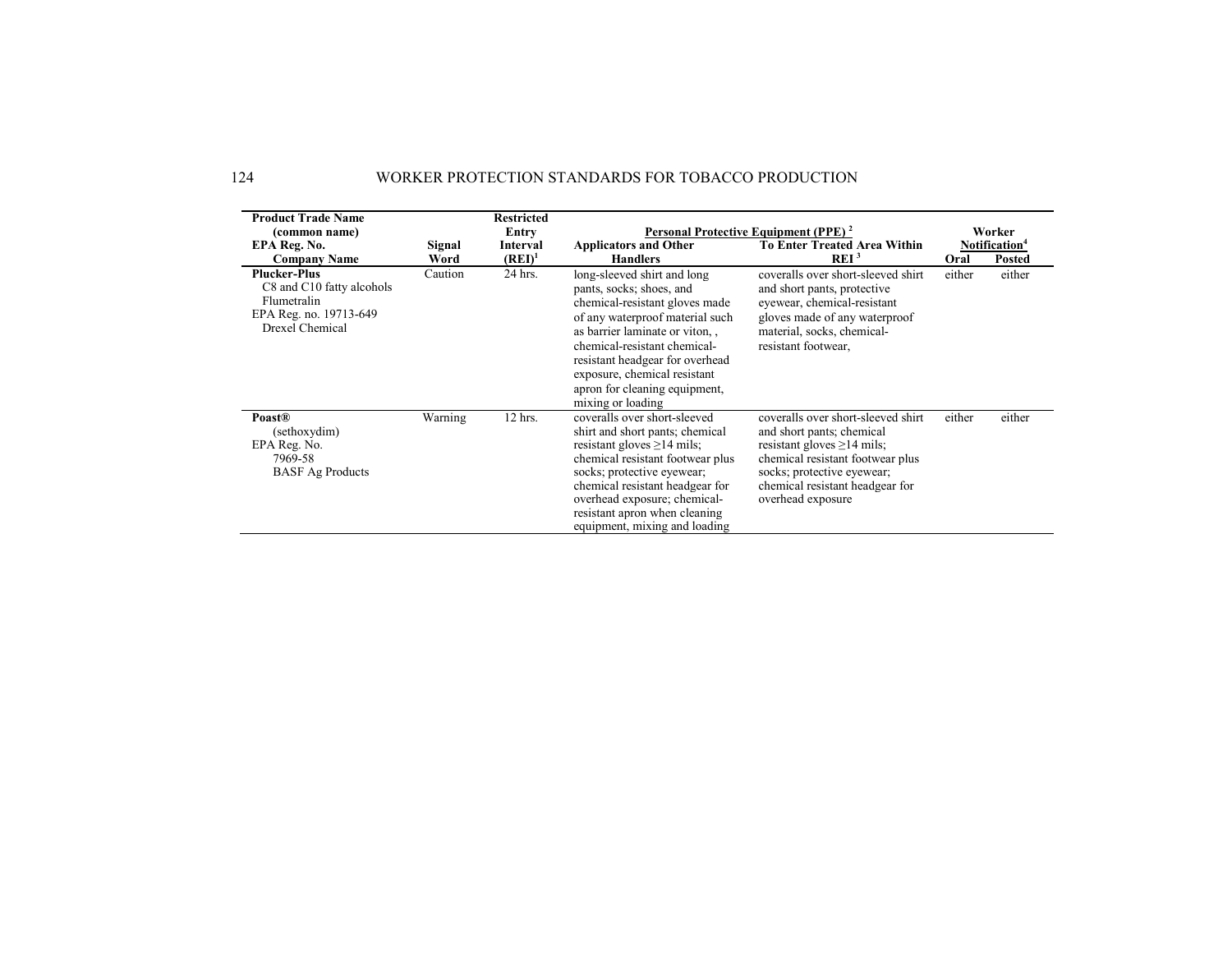| <b>Product Trade Name</b>                                                                                                                  |         | <b>Restricted</b> |                                                                                                                                                                                                                                                                                                                                   |                                                                                                                                                                                                                                                     |        |                           |
|--------------------------------------------------------------------------------------------------------------------------------------------|---------|-------------------|-----------------------------------------------------------------------------------------------------------------------------------------------------------------------------------------------------------------------------------------------------------------------------------------------------------------------------------|-----------------------------------------------------------------------------------------------------------------------------------------------------------------------------------------------------------------------------------------------------|--------|---------------------------|
| (common name)                                                                                                                              |         | Entry             |                                                                                                                                                                                                                                                                                                                                   | Personal Protective Equipment (PPE) <sup>2</sup>                                                                                                                                                                                                    |        | Worker                    |
| EPA Reg. No.                                                                                                                               | Signal  | Interval          | <b>Applicators and Other</b>                                                                                                                                                                                                                                                                                                      | <b>To Enter Treated Area Within</b>                                                                                                                                                                                                                 |        | Notification <sup>4</sup> |
| <b>Company Name</b>                                                                                                                        | Word    | $(REI)^1$         | <b>Handlers</b>                                                                                                                                                                                                                                                                                                                   | REI <sup>3</sup>                                                                                                                                                                                                                                    | Oral   | <b>Posted</b>             |
| <b>Presidio</b><br>(fluopicolide)<br>EPA Reg. No. 59639-140<br>Valent U.S.A. Corporation                                                   | Caution | 12 <sub>hr</sub>  | Long-sleeved shirt and long<br>pants; chemical-resistant gloves;<br>shoes plus socks.                                                                                                                                                                                                                                             | Coveralls; chemical-resistant<br>gloves made of any waterproof<br>material; socks and shoes.                                                                                                                                                        | either | either                    |
| $Prime+@$<br>(flumetralin)<br>EPA Reg. No. 100-640<br>Syngenta Crop Protection                                                             | Danger  | 24 hrs.           | coveralls over short-sleeved shirt<br>and short pants; chemical-<br>resistant gloves such as Barrier<br>Laminate or Viton; chemical-<br>resistant foot-wear plus socks;<br>protective eyewear; chemical<br>resistant headgear for overhead<br>exposure; chemical-resistant<br>apron when cleaning equipment,<br>mixing or loading | coveralls over short-sleeved<br>shirt; short pants; chemical-<br>resistant gloves such as Barrier<br>Laminate or Viton; chemical-<br>resistant footwear plus socks;<br>protective eyewear; chemical-<br>resistant headgear for overhead<br>exposure | either | either                    |
| Prowl® 3.3<br>(pendimethalin)<br>EPA Reg. No. 241-337<br>Prowl® H2O<br>(pendimethalin)<br>EPA Reg. No. 241-418<br><b>BASF</b> Ag Products. | Caution | 24 hrs.           | long-sleeved shirt and long pants;<br>chemical-resistant gloves such as<br>Barrier Laminate or Viton >14<br>mils; shoes plus socks                                                                                                                                                                                                | coveralls; chemical-resistant<br>gloves such as Barrier Laminate<br>or Viton $>14$ mils; shoes plus<br>socks                                                                                                                                        | either | either                    |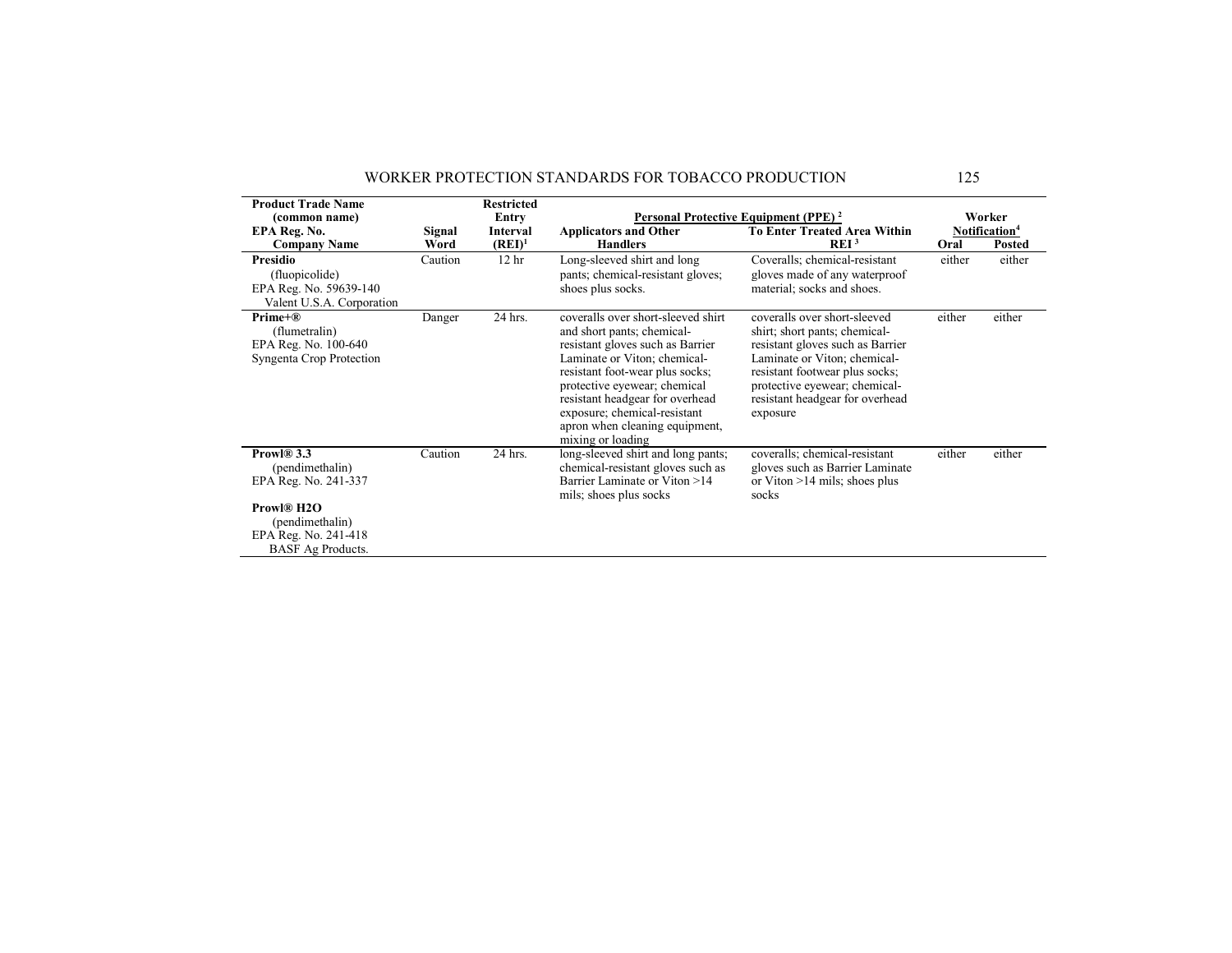| <b>Product Trade Name</b>       |         | <b>Restricted</b> |                                                  |                                     |        |                           |
|---------------------------------|---------|-------------------|--------------------------------------------------|-------------------------------------|--------|---------------------------|
| (common name)                   |         | Entry             | Personal Protective Equipment (PPE) <sup>2</sup> |                                     |        | Worker                    |
| EPA Reg. No.                    | Signal  | Interval          | <b>Applicators and Other</b>                     | <b>To Enter Treated Area Within</b> |        | Notification <sup>4</sup> |
| <b>Company Name</b>             | Word    | $(REI)^1$         | <b>Handlers</b>                                  | REI <sup>3</sup>                    | Oral   | Posted                    |
| <b>Ouadris</b>                  | Caution | 4 hrs.            | long-sleeved shirt and long pants;               | coveralls; chemical-resistant       | either | either                    |
| (azoxystrobin)                  |         |                   | chemical-resistant gloves; shoes                 | gloves; shoes plus socks            |        |                           |
| EPA Reg. No. 100-1098           |         |                   | plus socks                                       |                                     |        |                           |
| Syngenta Crop Protection        |         |                   |                                                  |                                     |        |                           |
| <b>Revus</b>                    | Caution | 4 hrs.            | long-sleeved shirt and long pants;               | coveralls; chemical-resistant       | either | either                    |
| (mandipropamid)                 |         |                   | chemical-resistant gloves; shoes                 | gloves; shoes plus socks            |        |                           |
| EPA Reg. No. 100-1254           |         |                   | plus socks                                       |                                     |        |                           |
| Syngenta Crop Protection        |         |                   |                                                  |                                     |        |                           |
| Ridomil Gold SL ®               | Caution | 48 hrs.           | long-sleeved shirt and long pants,               | coveralls, chemical-resistant       | either | either                    |
| (mefenoxam)                     |         |                   | chemical-resistant gloves, shoes                 | gloves, shoes plus socks            |        |                           |
| EPA Reg. No. 100-1202           |         |                   | plus socks                                       |                                     |        |                           |
| Syngenta Crop Protection        |         |                   |                                                  |                                     |        |                           |
| Rovaltac                        | Danger  | 24 hrs.           | long-sleeved shirt and long pants;               | coveralls; waterproof gloves;       | either | either                    |
| (C10 fatty alcohol)             |         |                   | waterproof gloves; shoes plus                    | shoes plus socks; protective        |        |                           |
| EPA Reg. No. 400-135            |         |                   | socks; protective eyewear                        | eyewear                             |        |                           |
| UPL NA Inc.                     |         |                   |                                                  |                                     |        |                           |
| Rovaltac-M                      | Danger  | 24 hrs.           | long-sleeved shirt and long pants;               | coveralls; waterproof gloves;       | either | either                    |
| (C8- C12 fatty alcohols)        |         |                   | waterproof gloves; shoes plus                    | shoes plus socks; protective        |        |                           |
| EPA Reg. No. 400-451            |         |                   | socks; protective eyewear                        | eyewear                             |        |                           |
| UPL NA Inc.                     |         |                   |                                                  |                                     |        |                           |
| <b>Royal MH-30</b> <sup>®</sup> | Caution | 12 hrs.           | long-sleeved shirt and long pants;               | coveralls; waterproof gloves;       | either | either                    |
| (maleic hydrazide)              |         |                   | waterproof gloves; shoes plus socks              | shoes plus socks                    |        |                           |
| EPA Reg. No. 400-84             |         |                   |                                                  |                                     |        |                           |
| UPL NA Inc.                     |         |                   |                                                  |                                     |        |                           |
| <b>Roval MH Xtra</b>            | Caution | 12 hrs.           | long-sleeved shirt and long pants;               | coveralls; waterproof gloves;       | either | either                    |
| (maleic hydrazide)              |         |                   | waterproof gloves; shoes plus socks              | shoes plus socks                    |        |                           |
| EPA Reg. No. 400-452            |         |                   |                                                  |                                     |        |                           |
| UPL NA Inc.                     |         |                   |                                                  |                                     |        |                           |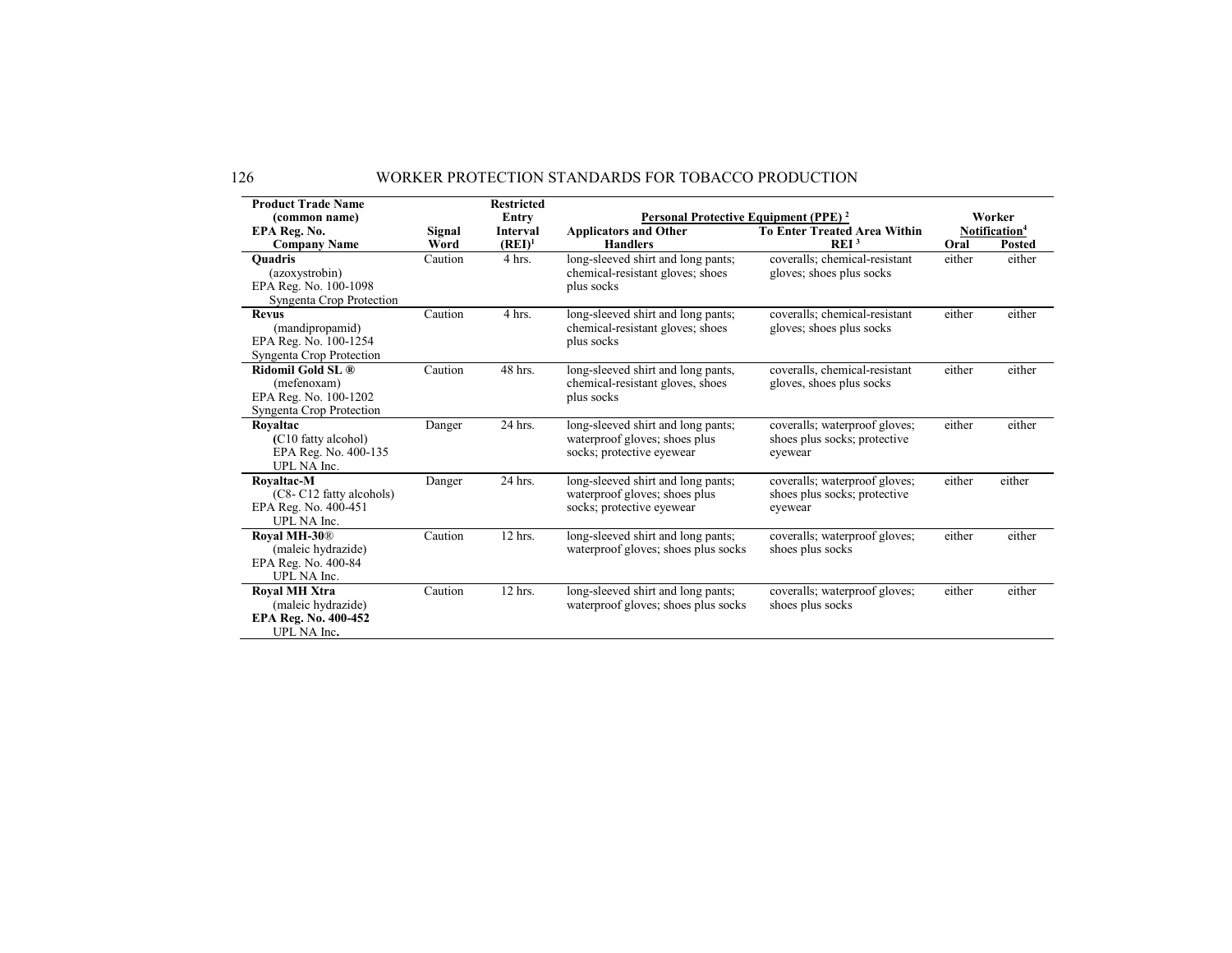| <b>Product Trade Name</b>                                                                                       |         | <b>Restricted</b> |                                                                                                                                                                             |                                                                                                                                                 |        |                           |
|-----------------------------------------------------------------------------------------------------------------|---------|-------------------|-----------------------------------------------------------------------------------------------------------------------------------------------------------------------------|-------------------------------------------------------------------------------------------------------------------------------------------------|--------|---------------------------|
| (common name)                                                                                                   |         | Entry             | Personal Protective Equipment (PPE) <sup>2</sup>                                                                                                                            |                                                                                                                                                 |        | Worker                    |
| EPA Reg. No.                                                                                                    | Signal  | <b>Interval</b>   | <b>Applicators and Other</b>                                                                                                                                                | <b>To Enter Treated Area Within</b>                                                                                                             |        | Notification <sup>4</sup> |
| <b>Company Name</b>                                                                                             | Word    | $(REI)^1$         | <b>Handlers</b>                                                                                                                                                             | REI <sup>3</sup>                                                                                                                                | Oral   | Posted                    |
| <b>Satori Fungicide</b><br>(azoxystrobin)<br>EPA Reg. No. 34704-1068<br><b>Loveland Products</b>                | Caution | 4 hrs.            | long-sleeved shirt and long pants;<br>chemical-resistant gloves; shoes<br>plus socks                                                                                        | coveralls; chemical-resistant<br>gloves; shoes plus socks                                                                                       | either | either                    |
| Sniper 2F<br>(bifenthrin)<br>EPA Reg. No. 34704-858<br>Loveland Products, Inc.                                  | Warning | 12 hrs.           | long-sleeved shirt and long pants,<br>chemical-resistance gloves, such as<br>Barrier Laminate or Nitrile rubber<br>or Vitron and shoes plus socks and<br>protective eyewear | coveralls, chemical-resistant<br>gloves, such as Barrier<br>Laminate or Nitrile rubber or<br>Neoprene rubber or Vitron,<br>and shoes plus socks | either | either                    |
| Spartan ® 4F<br>(sulfentrazone)<br>EPA Reg. No. 279-3220<br>FMC Corporation                                     | Caution | 12 hrs.           | long-sleeved shirt and long pants;<br>waterproof gloves; shoes plus socks                                                                                                   | coveralls over long-sleeved<br>shirt and long pants; water-<br>proof gloves; shoes plus socks                                                   | either | either                    |
| <b>Spartan Charge</b><br>$(sulfentrazone +$<br>carfentrazone)<br>EPA Reg No. 279-3337<br><b>FMC</b> Corporation | Caution | 12 hrs.           | long-sleeved shirt and long pants;<br>chemical resistant gloves made of<br>waterproof material such as<br>polyethylene or polyvinyl chloride;<br>shoes plus socks           | coveralls over long-sleeved<br>shirt and long pants; chemical<br>resistant gloves; shoes plus<br>socks                                          | either | either                    |
| <b>Steward EC</b><br>(Indoxacarb)<br>EPX Reg No. 279-9596<br><b>FMC</b> Corporation                             | Caution | 12 hrs.           | long-sleeved shirt and long pants;<br>waterproof gloves; shoes plus socks                                                                                                   | coveralls over long-sleeved<br>shirt and long pants; water-<br>proof gloves; shoes plus socks                                                   | either | either                    |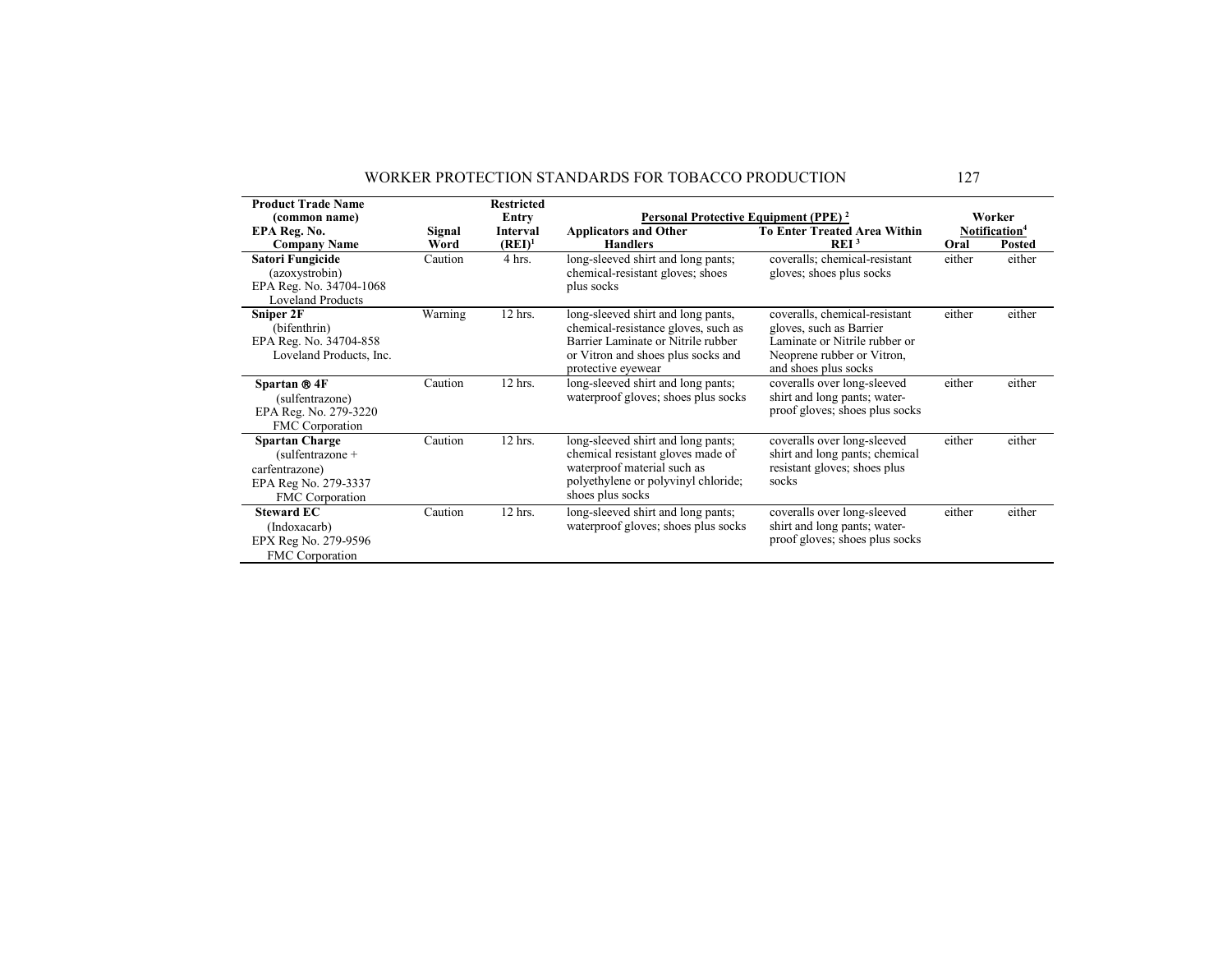| <b>Product Trade Name</b>                                                                                                                    |         | <b>Restricted</b> |                                                                                                                                                                                                                                                                                |                                                                                                                                                                                                            |        |                           |
|----------------------------------------------------------------------------------------------------------------------------------------------|---------|-------------------|--------------------------------------------------------------------------------------------------------------------------------------------------------------------------------------------------------------------------------------------------------------------------------|------------------------------------------------------------------------------------------------------------------------------------------------------------------------------------------------------------|--------|---------------------------|
| (common name)                                                                                                                                |         | Entry             | Personal Protective Equipment (PPE) <sup>2</sup>                                                                                                                                                                                                                               |                                                                                                                                                                                                            |        | Worker                    |
| EPA Reg. No.                                                                                                                                 | Signal  | Interval          | <b>Applicators and Other</b>                                                                                                                                                                                                                                                   | <b>To Enter Treated Area Within</b>                                                                                                                                                                        |        | Notification <sup>4</sup> |
| <b>Company Name</b>                                                                                                                          | Word    | $(REI)^1$         | <b>Handlers</b>                                                                                                                                                                                                                                                                | REI <sup>3</sup>                                                                                                                                                                                           | Oral   | <b>Posted</b>             |
| Sucker Plucker <sup>®</sup><br>(C8-C10 fatty alcohols)<br>EPA Reg. No. 19713-35<br>Drexel Chemical                                           | Danger  | 24 hrs.           | coveralls over short-sleeved shirt<br>and short pants; waterproof<br>gloves; protective eyewear;<br>chemical resistant footwear plus<br>socks; chemical resistant headgear<br>for overhead exposure; chemical<br>resistant apron when cleaning<br>equipment, mixing or loading | coveralls over short-<br>sleeved shirt and short<br>pants; waterproof gloves;<br>protective eyewear;<br>chemical resistant footwear<br>plus socks; chemical<br>resistant headgear for<br>overhead exposure | either | either                    |
| <b>Sucker Stuff®</b><br>(maleic hydrazide)<br>EPA Reg. No. 19713-1<br><b>Super Sucker Stuff®</b><br>EPA Reg. No. 19713-20<br>Drexel Chemical | Caution | 12 hrs.           | long-sleeved shirt and long pants;<br>shoes plus socks; waterproof<br>gloves                                                                                                                                                                                                   | coveralls; waterproof<br>gloves; shoes plus socks                                                                                                                                                          | either | either                    |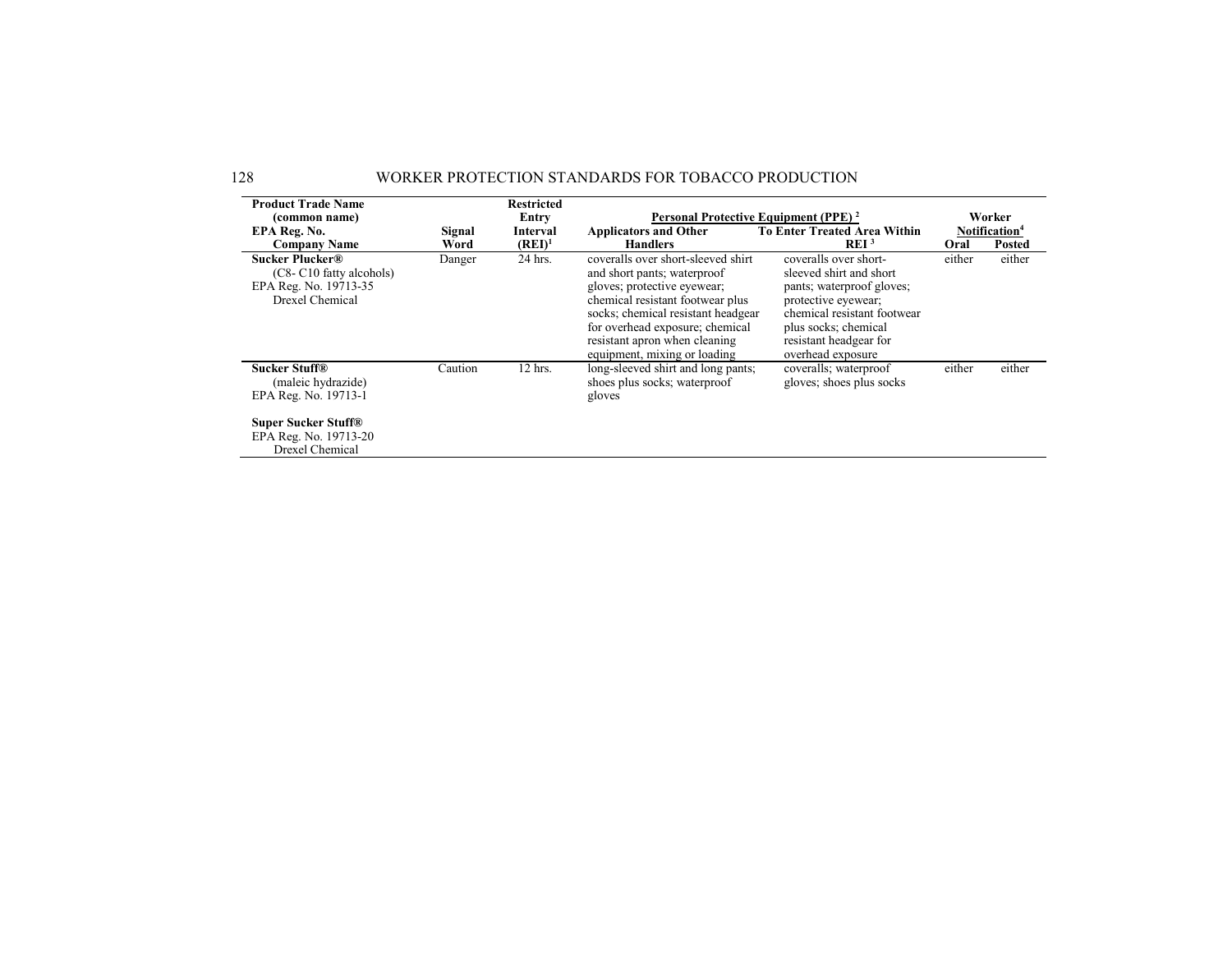| <b>Product Trade Name</b>                                                                   |         | <b>Restricted</b>                                               |                                                                                                                                                                                                                                                               |                                                                                                                       |      |                                     |
|---------------------------------------------------------------------------------------------|---------|-----------------------------------------------------------------|---------------------------------------------------------------------------------------------------------------------------------------------------------------------------------------------------------------------------------------------------------------|-----------------------------------------------------------------------------------------------------------------------|------|-------------------------------------|
| (common name)<br>EPA Reg. No.                                                               | Signal  | Entry<br>Interval                                               | <b>Applicators and Other</b>                                                                                                                                                                                                                                  | Personal Protective Equipment (PPE) <sup>2</sup><br><b>To Enter Treated Area Within</b>                               |      | Worker<br>Notification <sup>4</sup> |
| <b>Company Name</b>                                                                         | Word    | $(REI)^1$                                                       | <b>Handlers</b>                                                                                                                                                                                                                                               | REI <sup>3</sup>                                                                                                      | Oral | <b>Posted</b>                       |
| Telone® II<br>$(1,3-Dichloropropene)$<br>EPA Reg. No. 95290-1<br>Teleos Ag Solutions        | Warning | 5 days                                                          | see label for extensively detailed<br>instructions for PPE                                                                                                                                                                                                    | Non-handlers prohibited; see<br>label for extensive<br>instructions for handlers                                      | yes  | yes                                 |
| Terramaster 4EC<br>(etridiazole)<br>EPA Reg. No. 400-422<br>UPL NA Inc.                     | Danger  | 12 hrs.                                                         | long-sleeved shirt and long-pants,<br>chemical resistant gloves such as<br>barrier laminate or viton, shoes<br>plus socks, NIOSH approved<br>respirator, chemical-resistant<br>apron when mixing, etc.                                                        | coveralls, chemical-resistant<br>gloves such as barrier<br>laminate or viton, shoes plus<br>socks, protective eyewear | yes  | yes                                 |
| <b>TMOXX ® 2SC</b><br>(thiamethoxam)<br>EPA REg. No. 100-939-51873<br>Fair Products         | Caution | 12 hrs.                                                         | long-sleeved shirt, waterproof<br>gloves, shoes plus socks                                                                                                                                                                                                    | coveralls, shirt, waterproof,<br>gloves, shoes plus socks                                                             | yes  | yes                                 |
| Tri-Pic 100 <sup>®</sup><br>(chloropicrin)<br>EPA Reg. No. 8536-2-87994<br>Triest Ag Group. | Danger  | 48 hrs. and<br>gas concen-<br>tration less<br>than<br>$0.1$ ppm | loose fitting or well ventilated<br>long-sleeved shirt and long<br>pants; shoes and socks; fullface<br>shield or safety glasses with<br>brow and temple shields. (Do<br>NOT) wear goggles, full-face<br>respirator when air concentration<br>exceeds 0.1 ppm. | non-handlers prohibited                                                                                               | yes  | yes                                 |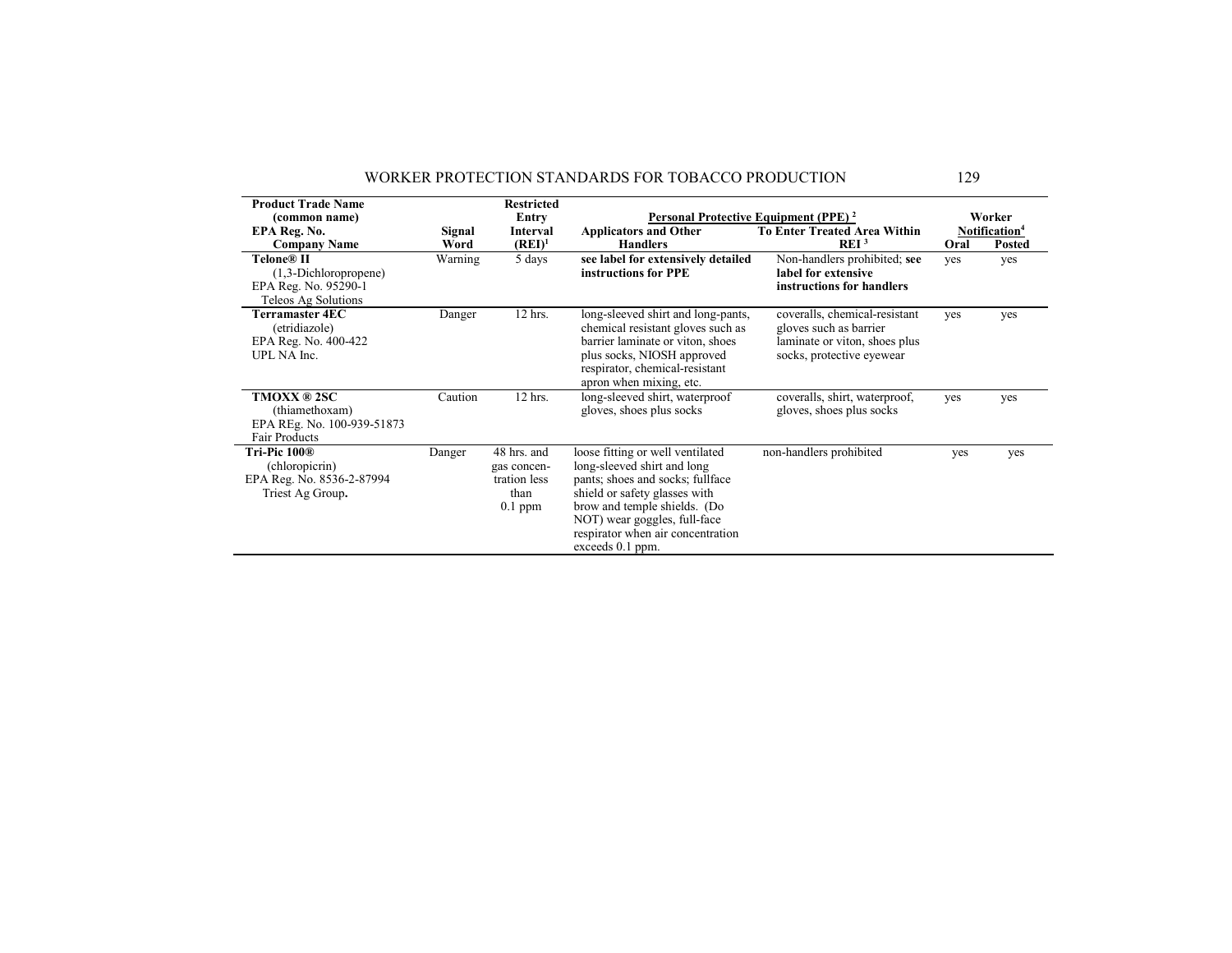| <b>Product Trade Name</b><br>(common name)                                                                                                                                                                                           |                | <b>Restricted</b><br>Entry   | Personal Protective Equipment (PPE) <sup>2</sup>                                                                                                                                                                                                                                                                                                                                                                                                                                                                                                                                                                                                                   |                                                                                                                                                                   |        | Worker                              |  |  |
|--------------------------------------------------------------------------------------------------------------------------------------------------------------------------------------------------------------------------------------|----------------|------------------------------|--------------------------------------------------------------------------------------------------------------------------------------------------------------------------------------------------------------------------------------------------------------------------------------------------------------------------------------------------------------------------------------------------------------------------------------------------------------------------------------------------------------------------------------------------------------------------------------------------------------------------------------------------------------------|-------------------------------------------------------------------------------------------------------------------------------------------------------------------|--------|-------------------------------------|--|--|
| EPA Reg. No.<br><b>Company Name</b>                                                                                                                                                                                                  | Signal<br>Word | <b>Interval</b><br>$(REI)^1$ | <b>Applicators and Other</b><br><b>Handlers</b>                                                                                                                                                                                                                                                                                                                                                                                                                                                                                                                                                                                                                    | <b>To Enter Treated Area Within</b><br>REI <sup>3</sup>                                                                                                           | Oral   | Notification <sup>4</sup><br>Posted |  |  |
| <b>Ultra Flourish</b><br>(mefenoxam)<br>EPA Reg. No. 55146-73<br>NuFarm Agricultural<br>Products                                                                                                                                     | Warning        | 48 hrs.                      | long-sleeved shirt and long pants,<br>chemical-resistant gloves, shoes plus<br>socks, protective eyewear                                                                                                                                                                                                                                                                                                                                                                                                                                                                                                                                                           | coveralls, chemical-resistant<br>gloves, shoe plus socks,<br>protective eyewear                                                                                   | yes    | yes                                 |  |  |
| Vapam HL®<br>(metam sodium)<br>EPA Reg. No. 5481-468<br>Amvac Chemical<br>Corporation<br><b>Metam CLR®</b><br>EPA Reg. No. 45728-16<br>Taminco, Inc.<br>Sectagon 42 <sup>®</sup><br>EPA Reg. No. 61842-6<br>Tessenderlo Kerley, Inc. | Danger         | 48 hrs.                      | coveralls over long-sleeved shirt and<br>long pants; chemical-resistant gloves<br>made of any waterproof material;<br>chemical resistant footwear plus<br>socks; chemical resistant headgear<br>for overhead exposure; chemical<br>resistant apron when cleaning<br>equipment or when mixing, loading<br>or transferring without dry-<br>disconnect fittings; face-sealing<br>goggles, unless full-face respirator is<br>worn; respirator with organic-vapor-<br>removing cartridge with a prefilter or<br>canister approved for pesticides, or a<br>NIOSH approved respirator with an<br>organic (OV) cartridge or canister<br>with any N, R, P, or HE prefilter. | coveralls over long-sleeved<br>shirt and long pants; chemical-<br>resistant gloves made of any<br>waterproof material; chemical-<br>resistant footwear plus socks | yes    | yes                                 |  |  |
| <b>Velum Prime</b><br>(fluopyram)<br>EPA Reg. No. 264-1078<br>Bayer CropScience                                                                                                                                                      | Caution        | 12 hrs.                      | long-sleeved shirt and long pants;<br>shoes plus socks                                                                                                                                                                                                                                                                                                                                                                                                                                                                                                                                                                                                             | Coveralls over long-sleeved<br>shirt and long pants, shoes plus<br>socks, and chemical resistant<br>gloves                                                        | either | either                              |  |  |
| <b>Verimark</b><br>(cyantraniliprole)<br>EPA Reg. No. 279-9616<br><b>FMC</b>                                                                                                                                                         | None           | 4 hrs.                       | long-sleeved shirt and long pants;<br>shoes plus socks                                                                                                                                                                                                                                                                                                                                                                                                                                                                                                                                                                                                             | Coveralls, shoes plus socks, and<br>chemical resistant gloves                                                                                                     | either | either                              |  |  |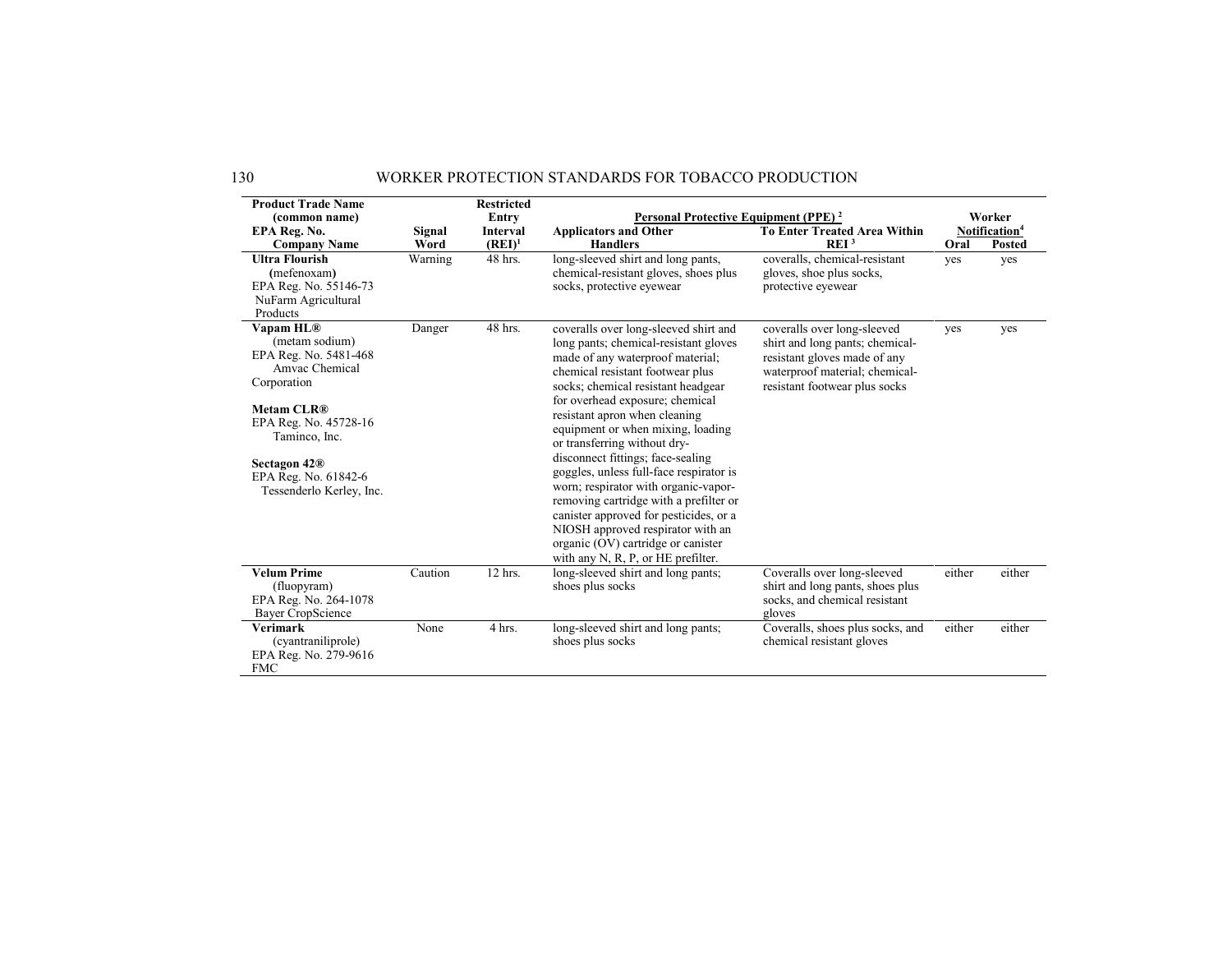| <b>Product Trade Name</b>                                      |        | <b>Restricted</b> |                                                                                                                                                                                                                                                                                                                                                                                                                                                                                                                                                                                                                                                                                                           |                                                                                              |        |                           |
|----------------------------------------------------------------|--------|-------------------|-----------------------------------------------------------------------------------------------------------------------------------------------------------------------------------------------------------------------------------------------------------------------------------------------------------------------------------------------------------------------------------------------------------------------------------------------------------------------------------------------------------------------------------------------------------------------------------------------------------------------------------------------------------------------------------------------------------|----------------------------------------------------------------------------------------------|--------|---------------------------|
| (common name)                                                  |        | Entry             | <b>Personal Protective Equipment (PPE)</b> <sup>2</sup>                                                                                                                                                                                                                                                                                                                                                                                                                                                                                                                                                                                                                                                   |                                                                                              |        | Worker                    |
| EPA Reg. No.                                                   | Signal | Interval          | <b>Applicators and Other</b>                                                                                                                                                                                                                                                                                                                                                                                                                                                                                                                                                                                                                                                                              | <b>To Enter Treated Area Within</b>                                                          |        | Notification <sup>4</sup> |
| <b>Company Name</b>                                            | Word   | $(REI)^1$         | <b>Handlers</b>                                                                                                                                                                                                                                                                                                                                                                                                                                                                                                                                                                                                                                                                                           | REI <sup>3</sup>                                                                             | Oral   | <b>Posted</b>             |
| Vydate C-LV<br>(oxamyl)<br>EPA Reg. No. 352-532<br>DuPont.     | Danger | 48 hr             | Coveralls; chemical-resistant gloves such<br>as barrier laminate or butyl rubber;<br>chemical resistant footwear plus socks;<br>protective eyewear; chemical-resistant<br>headgear for overhead exposure;<br>chemical-resistant apron when cleaning<br>equipment, mixing, or loading; respirator<br>with organic vapor-removing cartridge<br>with prefilter approved for pesticides<br>(prefix TC-23C) or canister approved for<br>pesticides (prefix TC-14G) or NIOSH-<br>approved respirator with organic vapor<br>$(OV)$ cartridge or canister with any R, P,<br>or HE prefilter.                                                                                                                      | Coveralls; chemical-resistant<br>gloves made of any waterproof<br>material; socks and shoes. | either | either                    |
| <b>Vydate L</b><br>(oxamyl)<br>EPA Reg. No. 352-372<br>DuPont. | Danger | 48 hr             | Coveralls over long-sleeved shirt and long<br>pants; chemical-resistant gloves such as<br>barrier laminate or butyl rubber or<br>neoprene rubber or polyvinyl chloride<br>(PVC) or viton or nitrile rubber; chemical<br>resistant footwear plus socks; protective<br>eyewear; chemical-resistant headgear for<br>overhead exposure; chemical-resistant<br>apron when cleaning equipment, mixing,<br>or loading; respirator with organic vapor-<br>removing cartridge with prefilter approved<br>for pesticides (prefix TC-23C) or canister<br>approved for pesticides (prefix TC-14G)<br>or NIOSH-approved respirator with<br>organic vapor (OV) cartridge or canister<br>with any R, P, or HE prefilter. | Coveralls; chemical-resistant<br>gloves made of any waterproof<br>material; socks and shoes. | either | either                    |